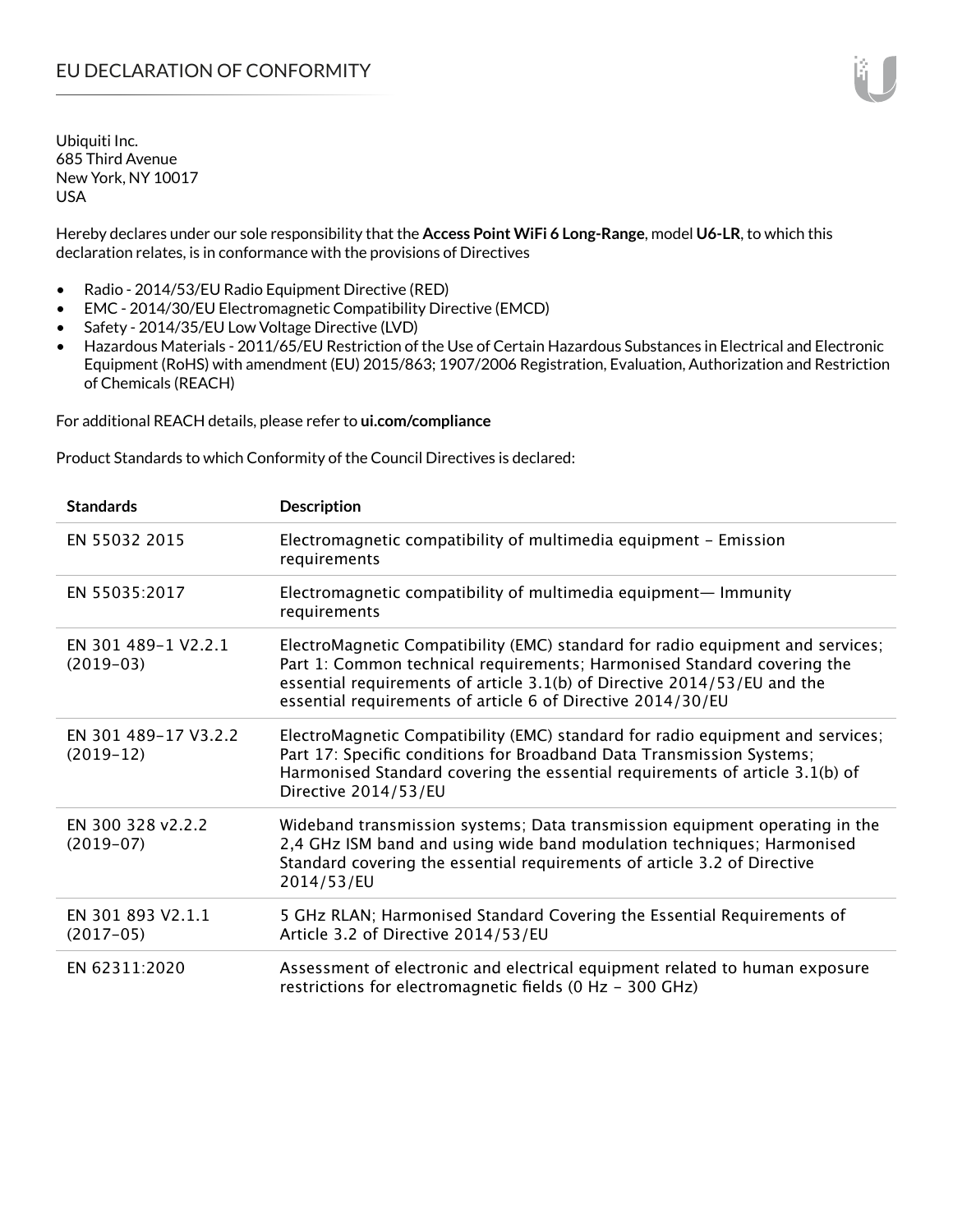| <b>Standards</b>  | <b>Description</b>                                                                               |
|-------------------|--------------------------------------------------------------------------------------------------|
| EN 62368-1:2014   | Audio/video, information and communication technology equipment – Part 1:<br>Safety requirements |
| <b>CE Marking</b> | $\epsilon$<br>$\sim$ $\sim$ $\sim$                                                               |

mak m. Fail

Mark Feil Compliance Manager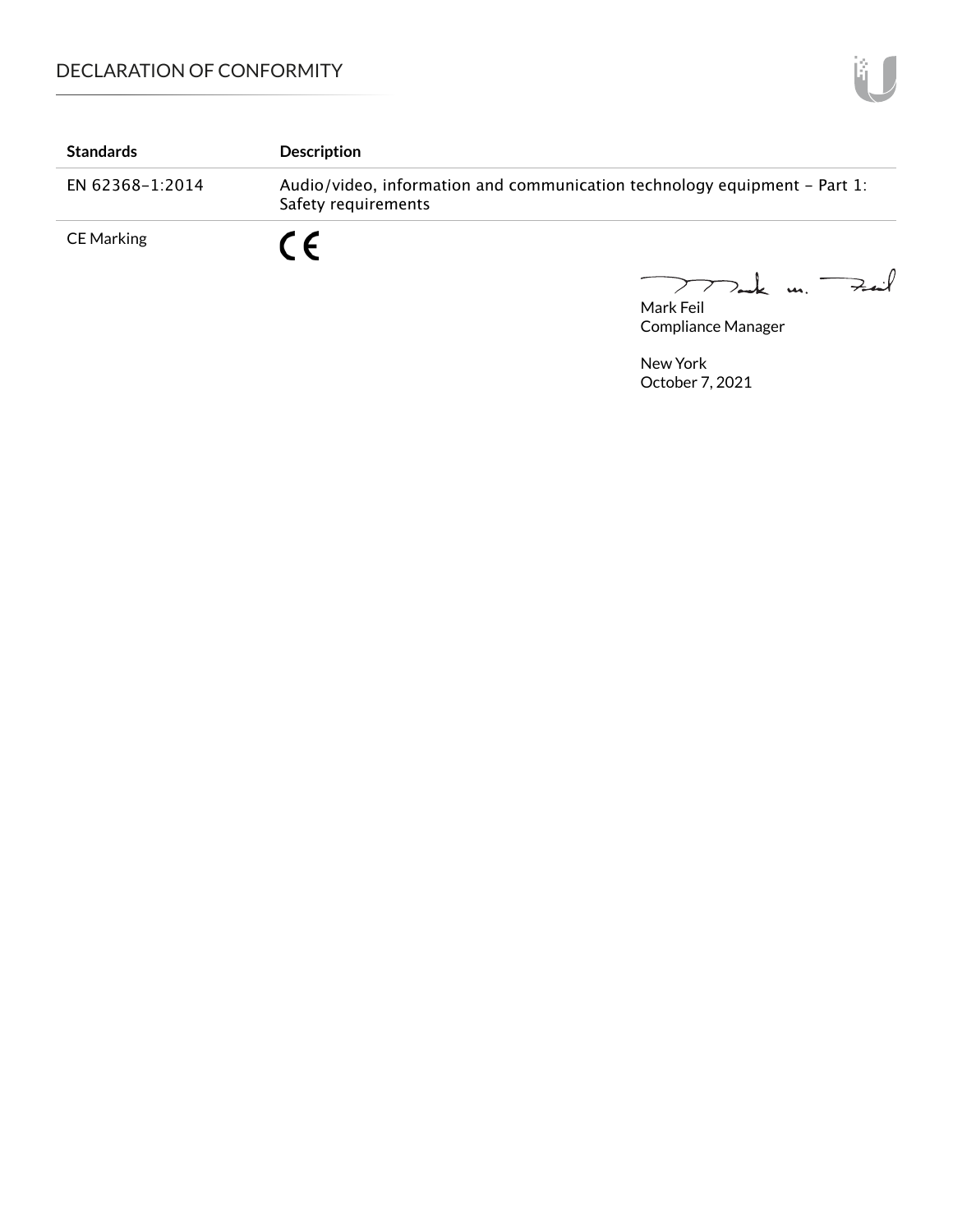# **U6-LR**

#### **български** [Bulgarian]

С настоящото Ubiquiti декларира, че това устройство U6-LR е в съответствие със съществените изисквания и други приложими разпоредби на Директиви 2014/53/EC, 2014/30/ЕС, 2014/35/ЕС.

#### **Hrvatski** [Croatian]

Ubiquiti ovim putem izjavljuje da je ovaj uređaj U6-LR sukladan osnovnim zahtjevima i ostalim bitnim odredbama Direktiva 2014/53/EU, 2014/30/EU, 2014/35/EU.

## **Čeština** [Czech]

Ubiquiti tímto prohlašuje, že toto U6-LR zařízení, je ve shodě se základními požadavky a dalšími příslušnými ustanoveními směrnic 2014/53/EU, 2014/30/EU, 2014/35/EU.

#### **Dansk** [Danish]

Hermed, Ubiquiti, erklærer at denne U6-LR enhed, er i overensstemmelse med de væsentlige krav og øvrige relevante krav i direktiver 2014/53/EU, 2014/30/EU, 2014/35/EU.

## **Nederlands** [Dutch]

Hierbij verklaart Ubiquiti, dat deze U6-LR apparaat, in overeenstemming is met de essentiële eisen en de andere relevante bepalingen van richtlijnen 2014/53/EU, 2014/30/EU, 2014/35/EU.

#### **English**

Hereby, Ubiquiti, declares that this U6-LR device, is in compliance with the essential requirements and other relevant provisions of Directives 2014/53/EU, 2014/30/EU, 2014/35/EU.

#### **Eesti keel** [Estonian]

Käesolevaga Ubiquiti kinnitab, et antud U6-LR seade, on vastavus olulistele nõuetele ja teistele asjakohastele sätetele direktiivide 2014/53/EL, 2014/30/EL, 2014/35/EL.

#### **Suomi** [Finnish]

Täten Ubiquiti vakuuttaa, että tämä U6-LR laite, on yhdenmukainen olennaisten vaatimusten ja muiden sitä koskevien direktiivien 2014/53/EU, 2014/30/EU, 2014/35/EU.

## **Français** [French]

Par la présente Ubiquiti déclare que l'appareil U6-LR, est conforme aux exigences essentielles et aux autres dispositions pertinentes des directives 2014/53/UE, 2014/30/UE, 2014/35/UE.

## **Deutsch** [German]

Hiermit erklärt Ubiquiti, dass sich dieses U6-LR Gerät, in Übereinstimmung mit den grundlegenden Anforderungen und den anderen relevanten Vorschriften der Richtlinien 2014/53/EU, 2014/30/EU, 2014/35/EU befindet.

## **Ελληνικά** [Greek]

Δια του παρόντος, Ubiquiti, δηλώνει ότι αυτή η συσκευή U6-LR, είναι σε συμμόρφωση με τις βασικές απαιτήσεις και τις λοιπές σχετικές διατάξεις των οδηγιών 2014/53/ EE, 2014/30/EE, 2014/35/EE.

### **Magyar** [Hungarian]

Ezennel Ubiquiti kijelenti, hogy ez a U6-LR készülék megfelel az alapvető követelményeknek és más vonatkozó 2014/53/EU, 2014/30/EU, 2014/35/EU irányelvek rendelkezéseit.

#### **Íslenska** [Icelandic]

Hér, Ubiquiti, því yfir að þetta U6-LR tæki er í samræmi við grunnkröfur og önnur viðeigandi ákvæði tilskipana 2014/53/ESB, 2014/30/ESB, 2014/35/ESB.

#### **Italiano** [Italian]

Con la presente, Ubiquiti, dichiara che questo dispositivo U6-LR, è conforme ai requisiti essenziali ed alle altre disposizioni pertinenti delle direttive 2014/53/UE, 2014/30/UE, 2014/35/UE.

#### **Latviešu valoda** [Latvian]

Ar šo, Ubiquiti, deklarē, ka U6-LR ierīce, ir saskaņā ar būtiskajām prasībām un citiem attiecīgiem noteikumiem Direktīvās 2014/53/ES, 2014/30/ES, 2014/35/ES.

#### **Lietuvių kalba** [Lithuanian]

Ubiquiti deklaruoja, kad šis U6-LR įrenginys atitinka esminius reikalavimus ir kitas 2014/53/ES, 2014/30/ES, 2014/35/ES Direktyvų nuostatas.

#### **Malti** [Maltese]

Hawnhekk, Ubiquiti, tiddikjara li dan il-mezz U6-LR huwa konformi mar-rekwiżiti essenzjali u dispożizzjonijiet rilevanti oħrajn ta 'Direttivi 2014/53/UE, 2014/30/UE, 2014/35/UE.

#### **Norsk** [Norwegian]

Herved Ubiquiti, erklærer at denne U6-LR enheten, er i samsvar med de grunnleggende kravene og andre relevante bestemmelser i direktivene 2014/53/EU, 2014/30/EU, 2014/35/EU.

#### **Polski** [Polish]

Niniejszym, Ubiquiti, oświadcza, że urządzenie U6-LR, jest zgodny z zasadniczymi wymaganiami oraz pozostałymi stosownymi postanowieniami Dyrektyw 2014/53/UE, 2014/30/UE, 2014/35/UE.

#### **Português** [Portuguese]

Ubiquiti declara que este dispositivo U6-LR, está conforme com os requisitos essenciais e outras disposições das Directivas 2014/53/UE, 2014/30/UE, 2014/35/UE.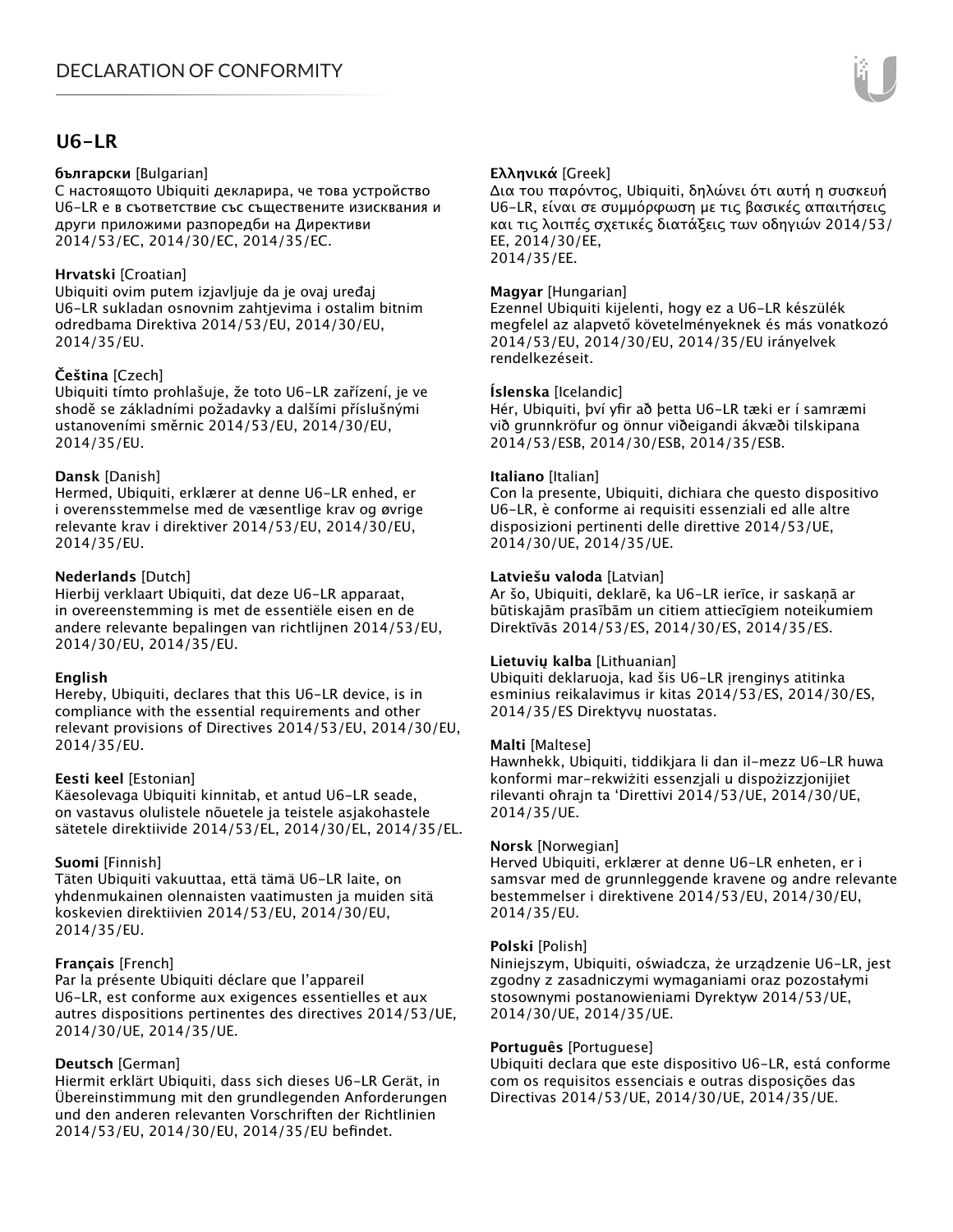#### **Română** [Romanian]

Prin prezenta, Ubiquiti declară că acest dispozitiv U6-LR este în conformitate cu cerințele esențiale și alte prevederi relevante ale Directivelor 2014/53/UE, 2014/30/UE, 2014/35/UE.

#### **Slovenčina** [Slovak]

Týmto Ubiquiti, prehlasuje, že toto U6-LR zariadenie, je v súlade so základnými požiadavkami a ďalšími relevantnými ustanoveniami smernice 2014/53/EÚ, 2014/30/EÚ, 2014/35/EÚ.

#### **Slovenščina** [Slovenian]

Družba Ubiquiti izjavlja, da je naprava U6-LR v skladu z obveznimi zahtevami in drugimi ustreznimi določbami direktiv 2014/53/EU, 2014/30/EU in 2014/35/EU.

#### **Español** [Spanish]

Por medio de la presente Ubiquiti declara que este dispositivo U6-LR, cumple con los requisitos esenciales y cualesquiera otras disposiciones aplicables o exigibles de las Directivas 2014/53/UE, 2014/30/UE, 2014/35/UE.

#### **Svenska** [Swedish]

Härmed Ubiquiti, intygar att denna U6-LR enhet är i överensstämmelse med de väsentliga egenskapskrav och övriga relevanta bestämmelser som framgår av direktiven 2014/53/EU, 2014/30/EU, 2014/35/EU.

#### **Accessories**:

https://www.ui.com/products/#default https://www.ui.com/products/#accessories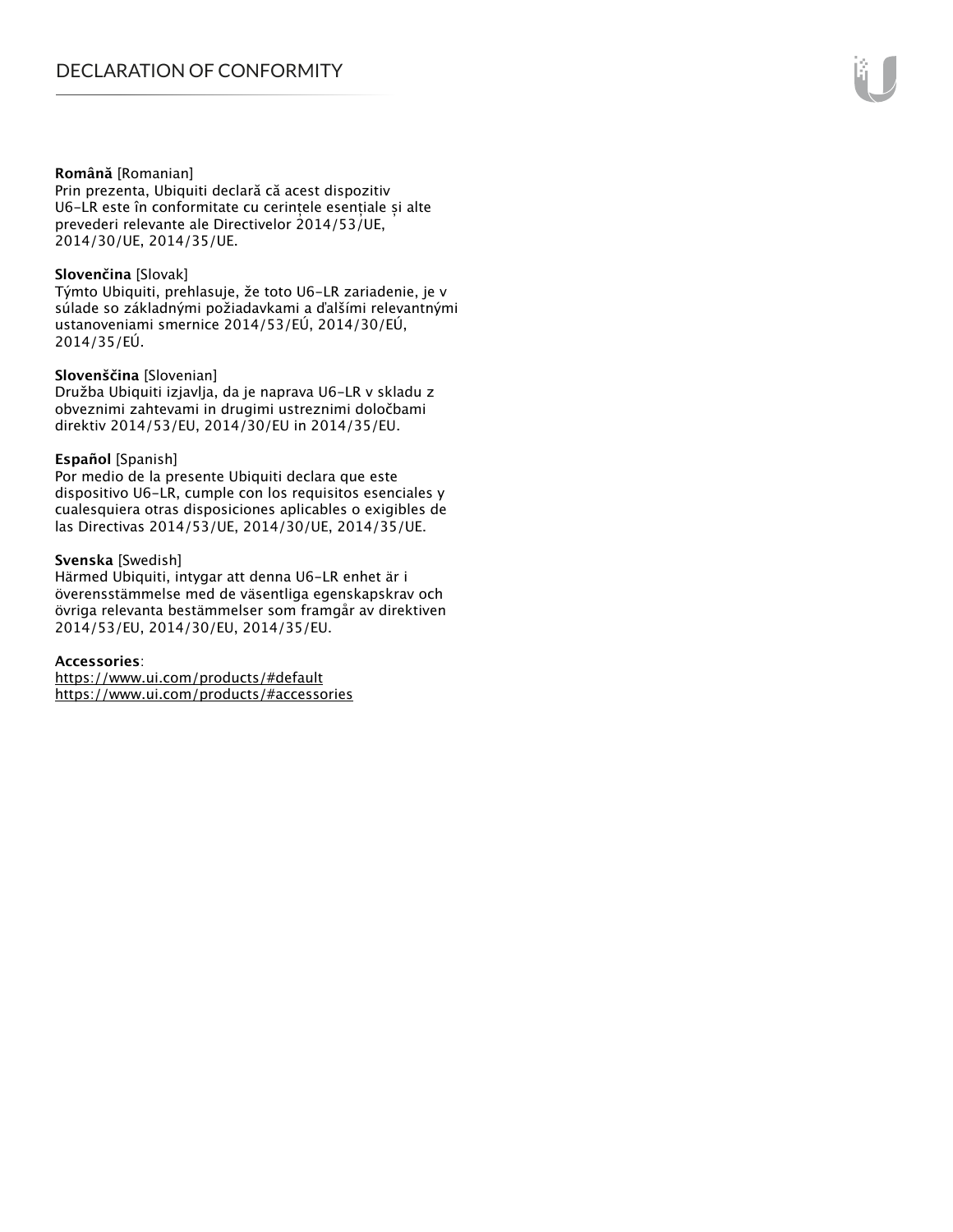Hereby declares under our sole responsibility that the **Access Point WiFi 6 Long-Range**, model **U6-LR**, to which this declaration relates, is in conformance with the provisions of UK Regulations

- Radio Equipment Regulations 2017
- Electromagnetic Compatibility Regulations 2016
- Electrical Equipment (Safety) Regulations 2016
- Hazardous Materials The Restriction of the Use of Certain Hazardous Substances in Electrical and Electronic Equipment Regulations 2012; 1907/2006 Registration, Evaluation, Authorization and Restriction of Chemicals (REACH)

For additional REACH details, please refer to **ui.com/compliance**

Product Standards to which Conformity of the Council Directives is declared:

| <b>Standards</b>                    | <b>Description</b>                                                                                                                                                                                                                                                                                   |
|-------------------------------------|------------------------------------------------------------------------------------------------------------------------------------------------------------------------------------------------------------------------------------------------------------------------------------------------------|
| EN 55032 2015                       | Electromagnetic compatibility of multimedia equipment - Emission require-<br>ments                                                                                                                                                                                                                   |
| EN 55035:2017                       | Electromagnetic compatibility of multimedia equipment— Immunity<br>requirements                                                                                                                                                                                                                      |
| EN 301 489-1 V2.2.1<br>$(2019-03)$  | ElectroMagnetic Compatibility (EMC) standard for radio equipment and services;<br>Part 1: Common technical requirements; Harmonised Standard covering the<br>essential requirements of article 3.1(b) of Directive 2014/53/EU and the<br>essential requirements of article 6 of Directive 2014/30/EU |
| EN 301 489-17 V3.2.2<br>$(2019-12)$ | ElectroMagnetic Compatibility (EMC) standard for radio equipment and ser-<br>vices; Part 17: Specific conditions for Broadband Data Transmission Systems;<br>Harmonised Standard covering the essential requirements of article 3.1(b) of<br>Directive 2014/53/EU                                    |
| EN 300 328 v2.2.2<br>$(2019-07)$    | Wideband transmission systems; Data transmission equipment operating in<br>the 2,4 GHz ISM band and using wide band modulation techniques; Harmon-<br>ised Standard covering the essential requirements of article 3.2 of Directive<br>2014/53/EU                                                    |
| EN 301 893 V2.1.1<br>$(2017-05)$    | 5 GHz RLAN; Harmonised Standard Covering the Essential Requirements of<br>Article 3.2 of Directive 2014/53/EU                                                                                                                                                                                        |
| EN 62311:2020                       | Assessment of electronic and electrical equipment related to human exposure<br>restrictions for electromagnetic fields (0 Hz - 300 GHz)                                                                                                                                                              |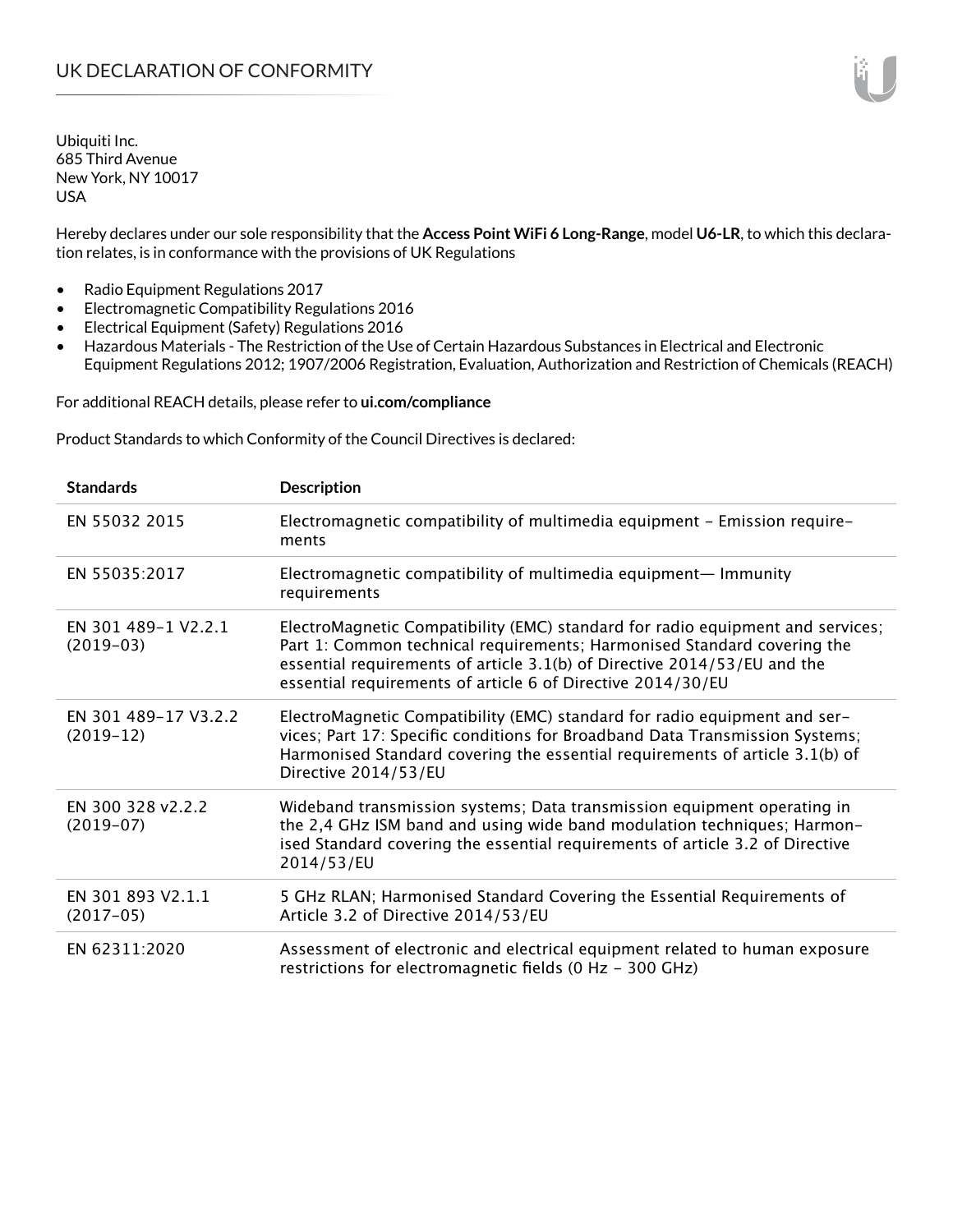| <b>Standards</b>    | <b>Description</b>                                                                               |
|---------------------|--------------------------------------------------------------------------------------------------|
| EN 62368-1:2014     | Audio/video, information and communication technology equipment – Part 1:<br>Safety requirements |
| <b>UKCA Marking</b> | UK<br>-0                                                                                         |

Mark Feil Compliance Manager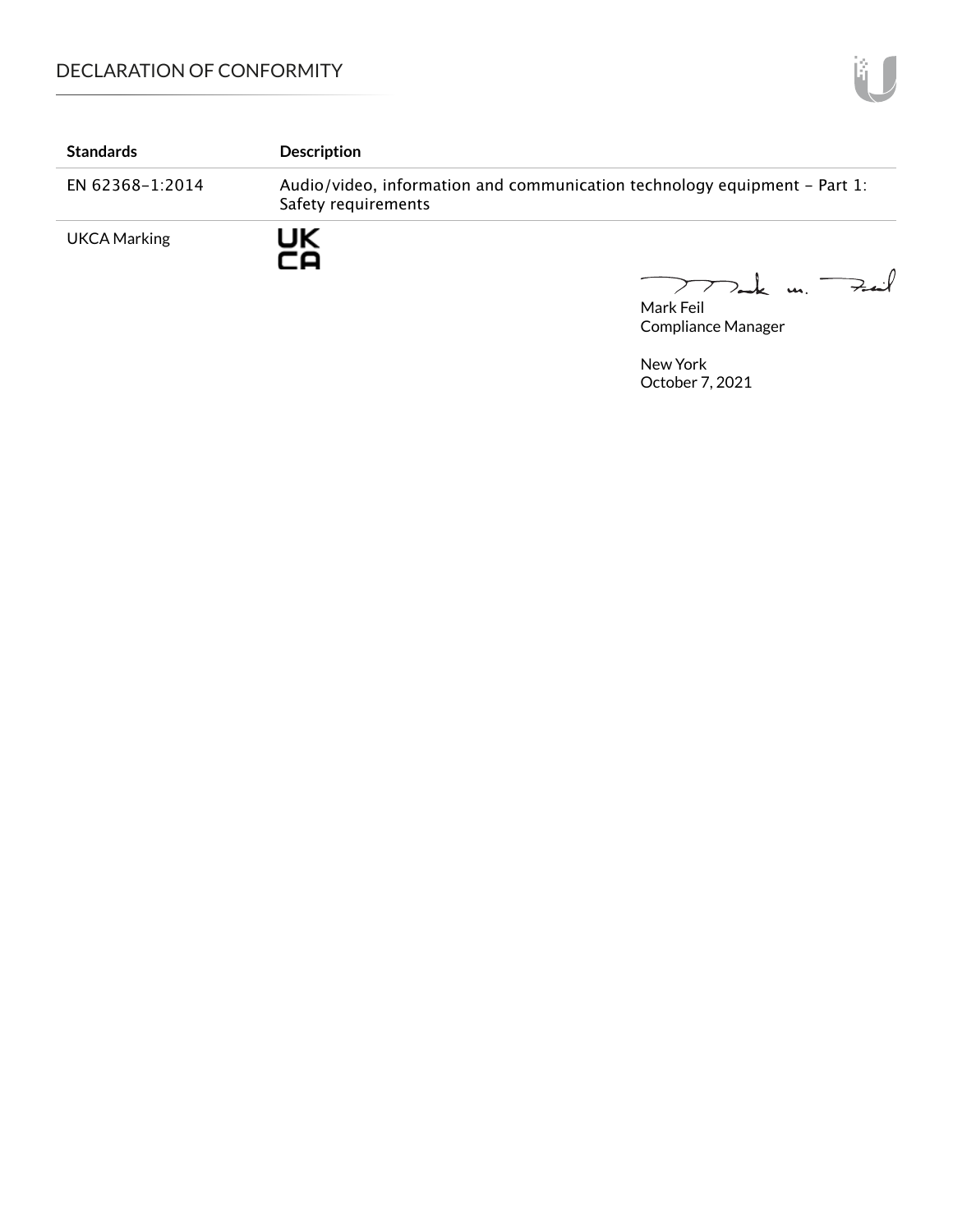Con la presente dichiara sotto la propria esclusiva responsabilità che l' **Access Point WiFi 6 Long-Range**, modello **U6-LR**, a cui si riferisce la presente dichiarazione, è conforme alle disposizioni delle Direttive

- Radio 2014/53/EU Direttiva sulle apparecchiature radio (RED)
- EMC -2014/30/UE Direttiva sulla Compatibilità Elettromagnetica (EMCD)
- Sicurezza -2014/35/UE Direttiva sulla Bassa Tensione (LVD)
- Materiali Pericolosi -2011/65/UE Restrizione dell'uso di alcune Sostanze Pericolose nelle Apparecchiature Elettriche ed Elettroniche (RoHS) con emendamento (UE) 2015/863; 1907/2006 Registrazione, Valutazione, Autorizzazione e Restrizione delle Sostanze Chimiche (REACH)

Per ulteriori dettagli sul REACH, fare riferimento a **ui.com/compliance**

| <b>Standard</b>                     | <b>Descrizione</b>                                                                                                                                                                                                                                                               |
|-------------------------------------|----------------------------------------------------------------------------------------------------------------------------------------------------------------------------------------------------------------------------------------------------------------------------------|
| EN 55032 2015                       | Compatibilità elettromagnetica delle apparecchiature multimediali -<br>Prescrizioni di Emissione                                                                                                                                                                                 |
| EN 55035:2017                       | Compatibilità elettromagnetica per apparecchiature multimediali - Requisiti di<br>immunità                                                                                                                                                                                       |
| EN 301 489-1 V2.2.1<br>$(2019-03)$  | Compatibilità elettromagnetica e problematiche di spettro radio (ERM); Norma<br>di compatibilità elettromagnetica (EMC) per apparecchiature e servizi radio;<br>Parte 1: Requisiti tecnici comuni                                                                                |
| EN 301 489-17 V3.2.2<br>$(2019-12)$ | Norma di Compatibilità Elettromagnetica (EMC) per apparecchiature e servizi<br>radio; Parte 17: Condizioni specifiche per sistemi di trasmissione dati a banda<br>larga; Norma armonizzata relativa ai requisiti essenziali dell'articolo 3.1(b) della<br>direttiva 2014/53/UE   |
| EN 300 328 v2.2.2<br>$(2019-07)$    | Sistemi di trasmissione a banda larga; apparecchiature di trasmissione dati che<br>operano nella banda 2,4 GHz ISM e che utilizzano tecniche di modulazione a<br>banda larga; norma armonizzata relativa ai requisiti essenziali dell'articolo 3.2<br>della direttiva 2014/53/UE |
| EN 301 893 V2.1.1<br>$(2017-05)$    | 5 GHz RLAN; norma armonizzata che soddisfa i requisiti essenziali dell'articolo<br>3.2 della direttiva 2014/53/UE                                                                                                                                                                |
| EN 302 502 V2.1.1<br>$(2017-03)$    | Sistemi di Accesso Wireless (WAS); sistemi fissi di trasmissione dati a banda<br>larga a 5,8 GHz; norma armonizzata che soddisfa i requisiti essenziali<br>dell'articolo 3.2 della direttiva 2014/53/UE                                                                          |
| EN 62311:2020                       | Valutazione degli apparecchi elettronici ed elettrici in relazione ai limiti di base<br>per l'esposizione umana ai campi elettromagnetici (0 Hz - 300 GHz)                                                                                                                       |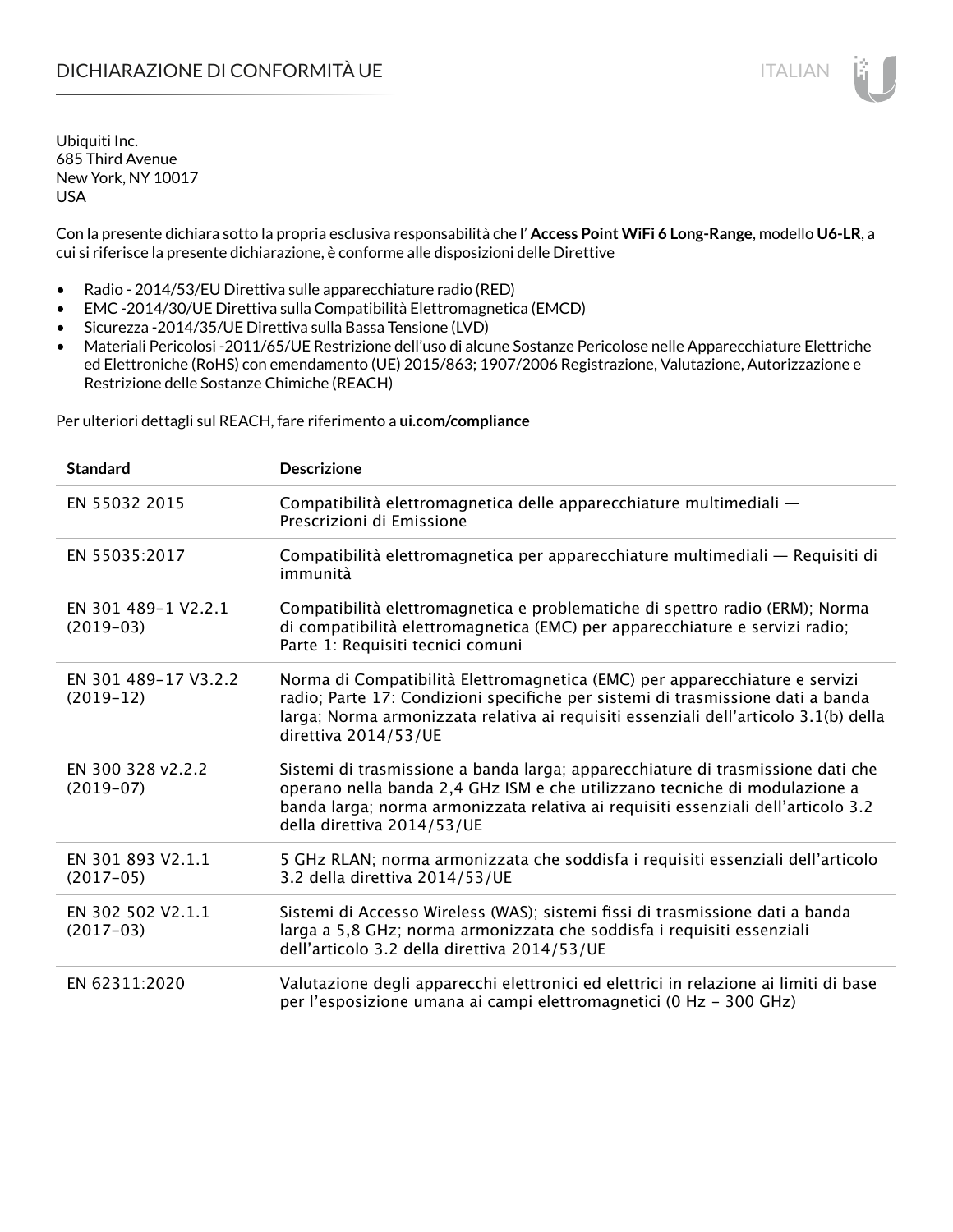

| <b>Standard</b> | <b>Descrizione</b>                                                                                                          |  |
|-----------------|-----------------------------------------------------------------------------------------------------------------------------|--|
| EN 62368-1:2014 | Apparecchiature per la tecnologia audio/video, dell'informazione e della<br>comunicazione - Parte 1: Requisiti di sicurezza |  |
| CE Marking      | $\epsilon$                                                                                                                  |  |

Mak m. Fail  $\overline{\phantom{0}}$ 

Mark Feil Compliance Manager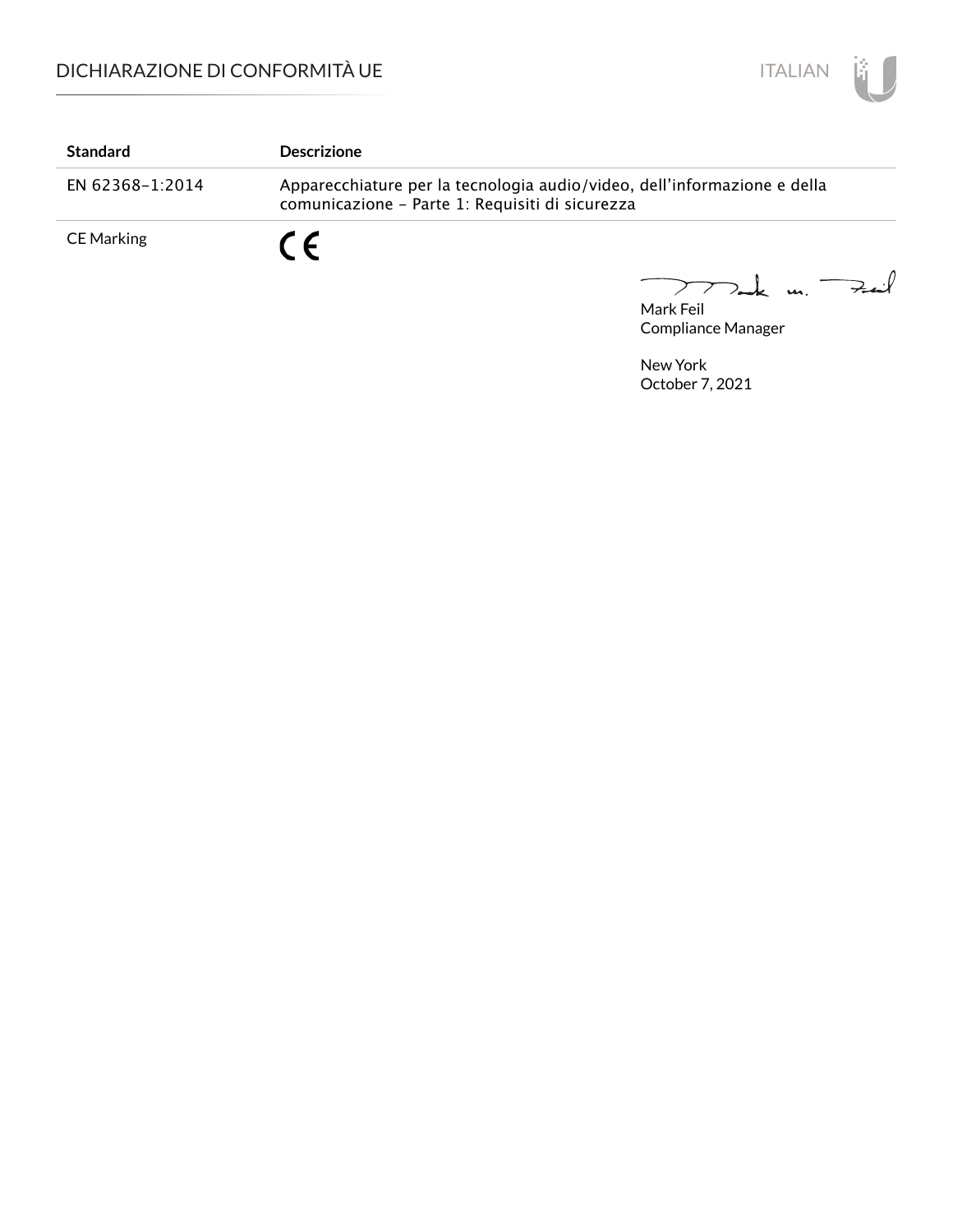Déclare par la présente, sous notre seule responsabilité, que l'**Access Point WiFi 6 Long-Range**, modèle **U6-LR**, auquel se rapporte cette déclaration, est conforme aux dispositions des Directives

- Radio 2014/53/EU Directive sur les Équipements Radio (RED)
- EMC -2014/30/EU Directive sur la Compatibilité Electromagnétique (EMCD)
- Sécurité -2014/35/EU Directive sur la Basse Tension (LVD)
- Matières dangereuses -2011/65/UE Restriction de l'utilisation de Certaines Substances Dangereuses dans les Equipements Electriques et Electroniques (RoHS) avec amendement (EU) 2015/863 ; 1907/2006 Enregistrement, Evaluation, Autorisation et Restriction des Produits Chimiques (REACH)

Pour plus de détails sur le règlement REACH, veuillez consulter le site **ui.com/compliance**

| <b>Normes</b>                       | La description                                                                                                                                                                                                                                                                                                                         |
|-------------------------------------|----------------------------------------------------------------------------------------------------------------------------------------------------------------------------------------------------------------------------------------------------------------------------------------------------------------------------------------|
| EN 55032 2015                       | Compatibilité électromagnétique des équipements multimédia — Exigences<br>d'émission                                                                                                                                                                                                                                                   |
| EN 55035:2017                       | Compatibilité électromagnétique des équipements multimédia - Exigences<br>d'immunité                                                                                                                                                                                                                                                   |
| EN 301 489-1 V2.2.1<br>$(2019-03)$  | Compatibilité électromagnétique et spectre radioélectrique (ERM) ; Norme de<br>compatibilité électromagnétique (CEM) pour les équipements de communication<br>radio et services ; Partie 1 : Exigences techniques communes                                                                                                             |
| EN 301 489-17 V3.2.2<br>$(2019-12)$ | Norme de compatibilité électromagnétique (CEM) concernant les équipements<br>de communication radio et services ; partie 17 : Exigences particulières<br>applicables aux systèmes de transmission de données à large bande ; norme<br>harmonisée couvrant les exigences essentielles de l'article 3.1(b) de la directive<br>2014/53/UE |
| EN 300 328 v2.2.2<br>$(2019-07)$    | Systèmes de transmission de données à large bande ; Matériel de transmission<br>de données fonctionnant dans la bande ISM à 2, 4 GHz et utilisant des<br>techniques de modulation à étalement du spectre ; Norme harmonisée couvrant<br>les exigences essentielles de l'article 3.2 de la directive 2014/53/UE.                        |
| EN 301 893 V2.1.1<br>$(2017-05)$    | RLAN de 5 GHz ; Norme harmonisée couvrant les exigences essentielles de<br>l'article 3.2 de la Directive 2014/53/EU                                                                                                                                                                                                                    |
| EN 62311:2020                       | Évaluation des équipements électroniques et électriques en relation avec les<br>restrictions d'exposition humaine pour les champs électromagnétiques (0 Hz -<br>300 GHz)                                                                                                                                                               |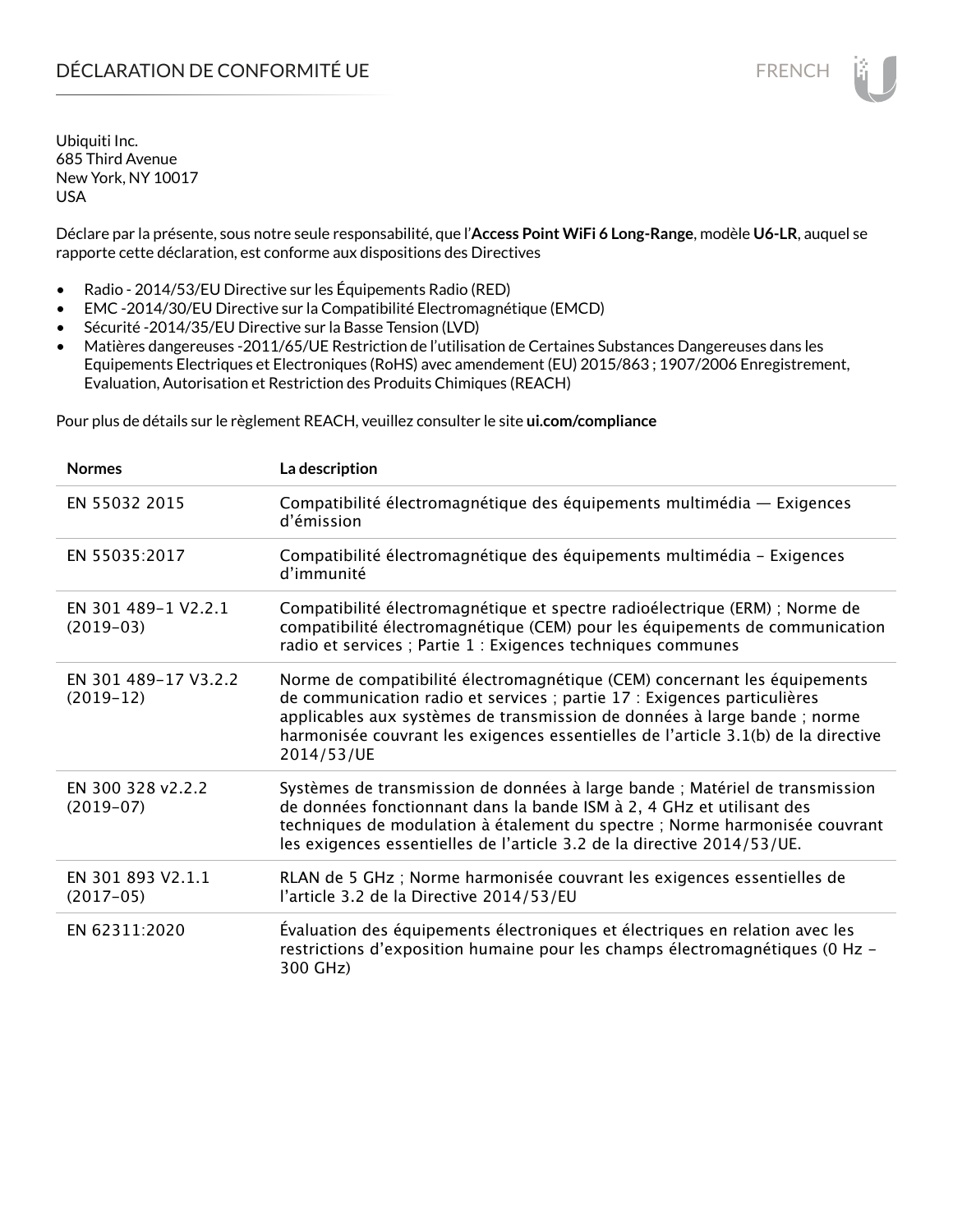

| <b>Normes</b>     | La description                                                                                                               |
|-------------------|------------------------------------------------------------------------------------------------------------------------------|
| EN 62368-1:2014   | Equipements des technologies de l'audio/vidéo, de l'information et de la<br>communication - Partie 1 : exigences de sécurité |
| <b>CE Marking</b> | C F                                                                                                                          |

Mark Feil<br>Mark Feil  $\overline{\phantom{0}}$ 

Compliance Manager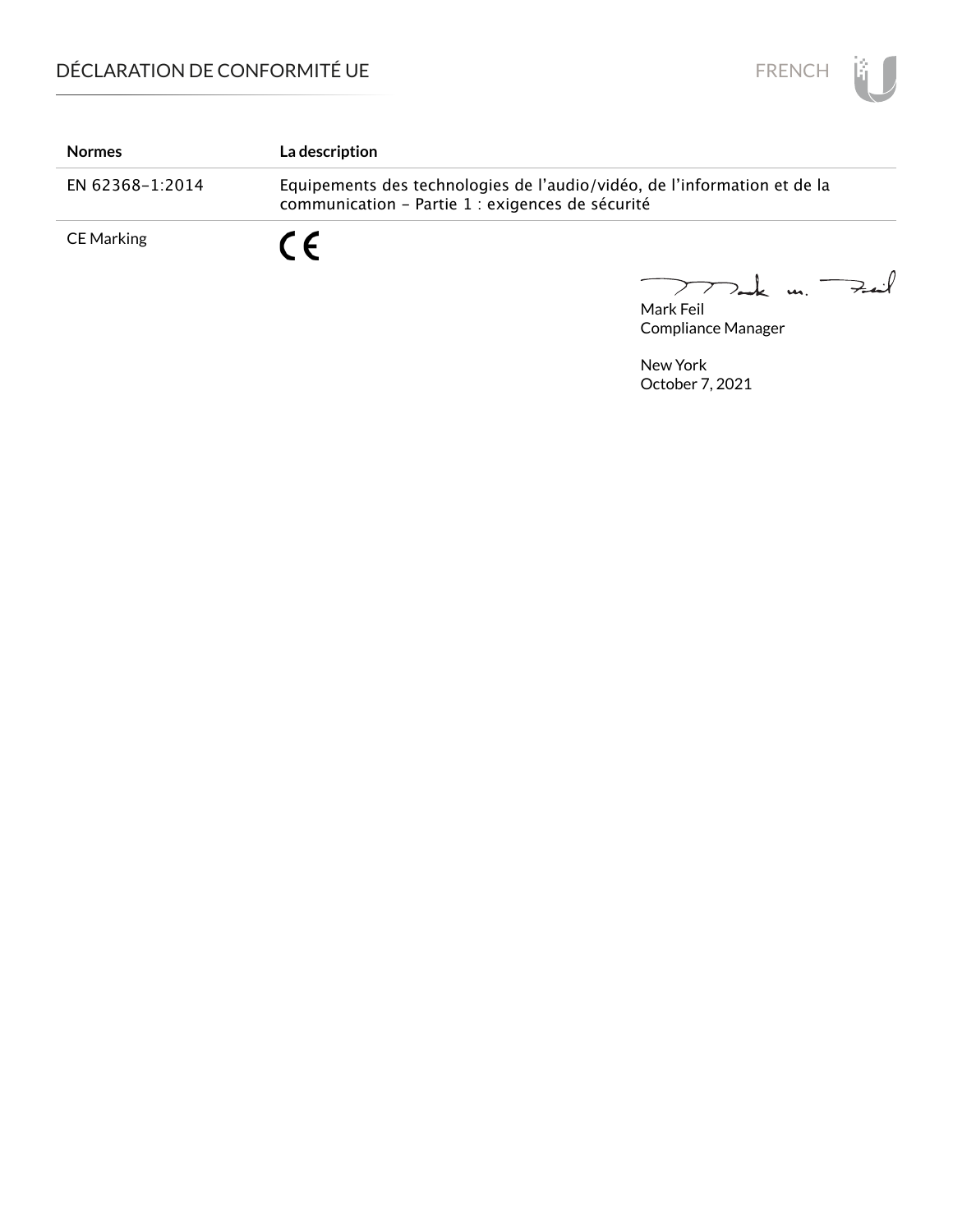Por la presente declaramos bajo nuestra exclusiva responsabilidad que el **Access Point WiFi 6 Long-Range**, modelo **U6-LR**, al que se refiere esta declaración, es conforme con las disposiciones de las Directivas

- Radio 2014/53/EU Directiva de Equipos de Radio (RED)
- EMC -2014/30/Directiva de Compatibilidad Electromagnética de la UE (EMCD)
- Seguridad -2014/35/Directiva de Baja Tensión de la UE (LVD)
- Materiales Peligrosos -2011/65/UE Restricción de la Utilización de Determinadas Sustancias Peligrosas en Aparatos Eléctricos y Electrónicos (RoHS) con la enmienda (UE) 2015/863; 1907/2006 Registro, Evaluación, Autorización y Restricción de Sustancias Químicas (REACH)

Para más detalles sobre el REACH, consulte **ui.com/compliance**

| <b>Estándares</b>                   | Descripción                                                                                                                                                                                                                                                                                         |
|-------------------------------------|-----------------------------------------------------------------------------------------------------------------------------------------------------------------------------------------------------------------------------------------------------------------------------------------------------|
| EN 55032 2015                       | Compatibilidad electromagnética de equipos multimedia. Requisitos de emisión                                                                                                                                                                                                                        |
| EN 55035:2017                       | Compatibilidad electromagnética de equipos multimedia. Requisitos de<br>inmunidad                                                                                                                                                                                                                   |
| EN 301 489-1 V2.2.1<br>$(2019-03)$  | Cuestiones de Compatibilidad Electromagnética y Espectro de Radiofrecuencia<br>(ERM). Compatibilidad electromagnética (CEM): norma para equipos de radio y<br>servicios. Parte 1: Requisitos técnicos comunes                                                                                       |
| EN 301 489-17 V3.2.2<br>$(2019-12)$ | Norma de Compatibilidad Electromagnética (CEM) para equipos y servicios<br>radioeléctricos; Parte 17: Condiciones específicas para sistemas de transmisión<br>de datos de banda ancha; Norma armonizada que cubre los requisitos<br>esenciales del artículo 3.1.b) de la Directiva 2014/53/UE       |
| EN 300 328 v2.2.2<br>$(2019-07)$    | Sistemas de transmisión de datos de banda ancha; Equipos de transmisión<br>de datos, que funcionan en la banda ISM de 2,4 GHz y utilizan técnicas de<br>modulación de espectro ensanchado; Norma armonizada que cubre los<br>requisitos esenciales según el artículo 3.2 de la Directiva 2014/53/UE |
| EN 301 893 V2.1.1<br>$(2017-05)$    | 5 GHz RLAN; Norma armonizada que cubre los requisitos esenciales del artículo<br>3.2 de la Directiva 2014/53/UE                                                                                                                                                                                     |
| EN 62311:2020                       | Evaluación de los equipos electrónicos y eléctricos en relación con las<br>restricciones relativas a la exposición de las personas a los campos<br>electromagnéticos (0 Hz - 300 GHz)                                                                                                               |
| EN 62368-1:2014                     | Equipos de audio y vídeo, de tecnología de la información y de la comunicación<br>- Parte 1: Requisitos de seguridad                                                                                                                                                                                |
| <b>CE Marking</b>                   |                                                                                                                                                                                                                                                                                                     |

Tak m. Fail

Mark Feil Compliance Manager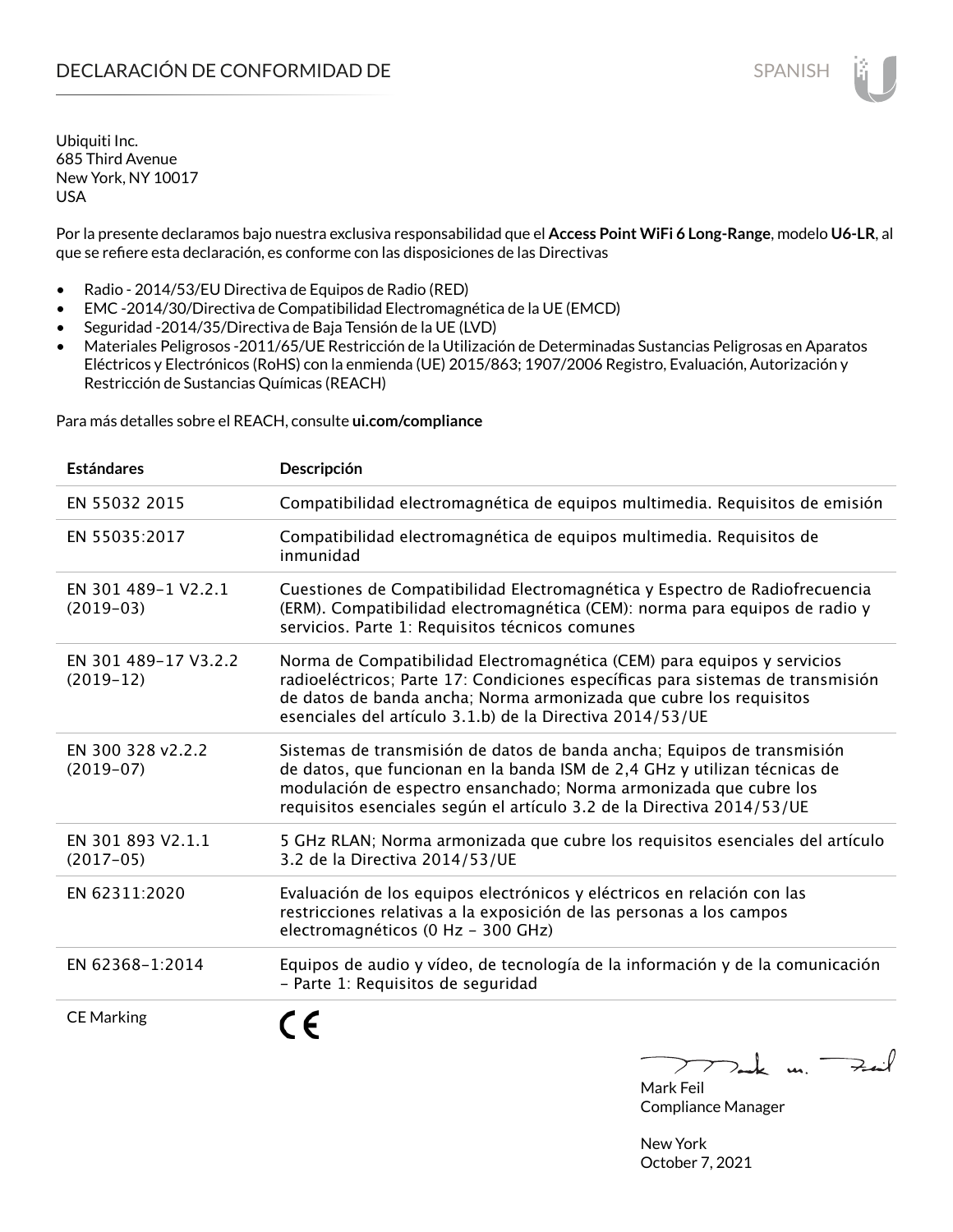# DECLARAȚIA DE CONFORMITATE UE EXECUTE DE ROMANIAN

Ubiquiti Inc. 685 Third Avenue New York, NY 10017 USA

Prin prezenta declarăm sub răspunderea noastră exclusivă că "**Access Point WiFi 6 Long-Range**", modelul **U6-LR**, la care se referă această declarație, este în conformitate cu prevederile directivelor următoare:

- Radio 2014/53/EU Radio Equipment Directive (RED) (Directiva UE privind echipamentele radio)
- EMC -2014/30/EU Electromagnetic Compatibility Directive (EMCD) (Directiva UE privind compatibilitatea electromagnetică)
- Siguranță -2014/35/EU Low Voltage Directive (LVD) (Directiva UE privind joasa tensiune)
- Materiale periculoase -2011/65/EU Restriction of the Use of Certain Hazardous Substances in Electrical and Electronic Equipment (RoHS) with amendment (EU) 2015/863 (Directiva UE privind restricția utilizării anumitor substanțe periculoase în echipamentele electrice și electronice (RoHS) cu amendamentele ulterioare); 1907/2006 Registration, Evaluation, Authorization and Restriction of Chemicals (REACH) (Regulamentul Uniunii Europene privind înregistrarea, evaluarea si autorizarea produselor chimice)

Pentru detalii suplimentare referitoare la regulamentul REACH, vă rugăm să consultați site-ul **ui.com/compliance**

| <b>Standarde</b>                    | <b>Descriere</b>                                                                                                                                                                                                                                                                                  |
|-------------------------------------|---------------------------------------------------------------------------------------------------------------------------------------------------------------------------------------------------------------------------------------------------------------------------------------------------|
| EN 55032 2015                       | Compatibilitatea electromagnetică a echipamentelor multimedia - Cerințe<br>privind emisiile                                                                                                                                                                                                       |
| EN 55035:2017                       | Compatibilitatea electromagnetică a echipamentelor multimedia. Cerințe privind<br>imunitatea                                                                                                                                                                                                      |
| EN 301 489-1 V2.2.1<br>$(2019-03)$  | Compatibilitatea electromagnetică și chestiuni legate de spectrul de frecvențe<br>radio (ERM); Standard de compatibilitate electromagnetică (EMC) pentru<br>echipamente și servicii radio; Partea 1: Cerințe tehnice comune                                                                       |
| EN 301 489-17 V3.2.2<br>$(2019-12)$ | Standard de compatibilitate electromagnetică (EMC) pentru echipamente și<br>servicii radio; Partea 17: Condiții specifice pentru sistemele de transmisie<br>a datelor în bandă largă; Standard armonizat privind cerințele esențiale ale<br>articolului 3.1 litera (b) din Directiva 2014/53 / UE |
| EN 300 328 v2.2.2<br>$(2019-07)$    | Sisteme de transmisie pe bandă largă; Echipamente de transmisie de date care<br>funcționează în banda ISM de 2,4 GHz și utilizează tehnici de modulare a benzii<br>largi; Standard armonizat privind cerintele esentiale ale articolului 3.2 din<br>Directiva 2014/53 / UE                        |
| EN 301 893 V2.1.1<br>$(2017-05)$    | RLAN de 5 GHz; Standard armonizat privind cerințele esențiale ale articolului<br>3.2 din Directiva 2014/53 / UE                                                                                                                                                                                   |
| EN 62311:2020                       | Evaluarea echipamentelor electronice și electrice legate de restricțiile expunerii<br>umane la câmpurile electromagnetice (0 Hz - 300 GHz)                                                                                                                                                        |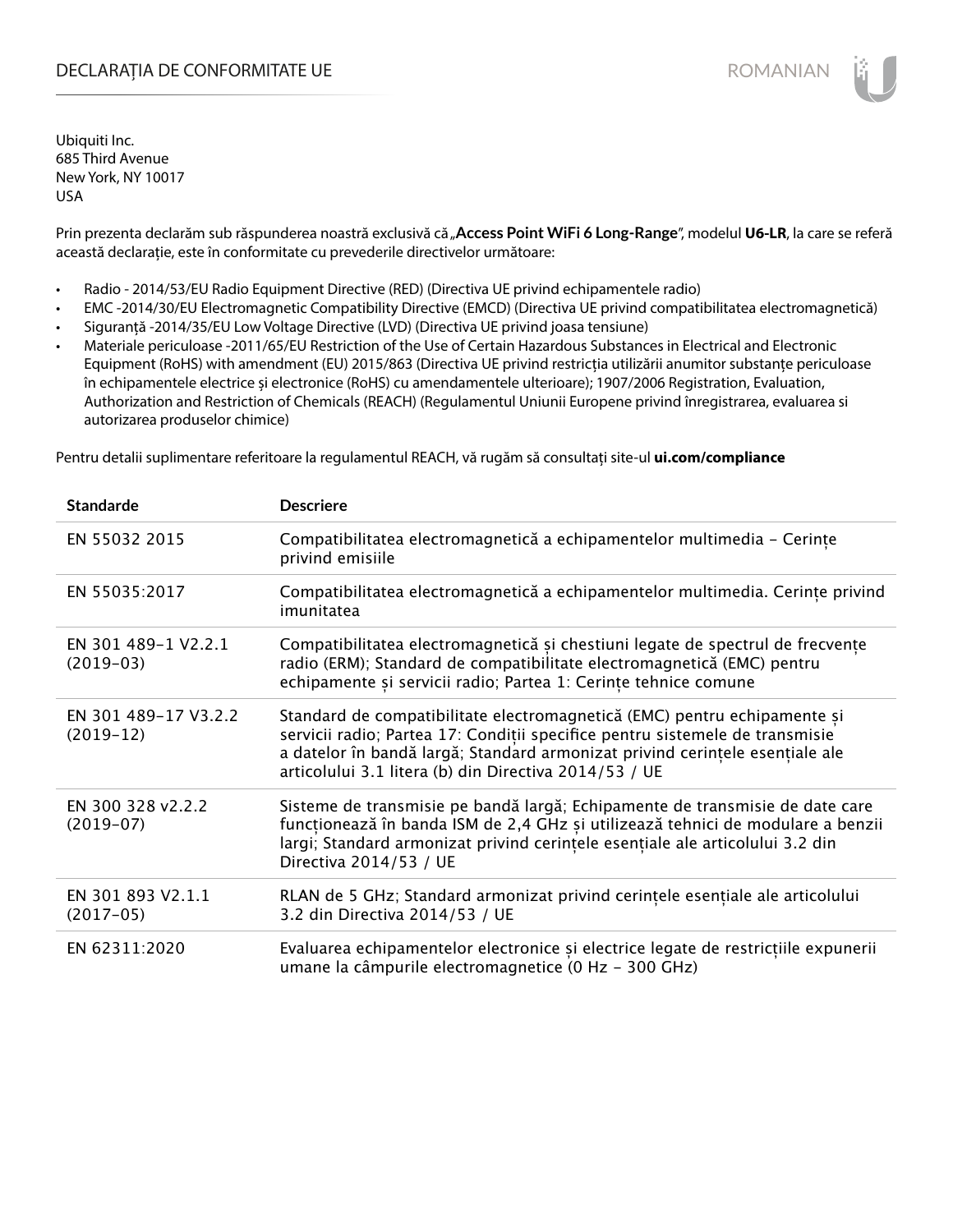

| <b>Standarde</b>  | <b>Descriere</b>                                                                                           |
|-------------------|------------------------------------------------------------------------------------------------------------|
| EN 62368-1:2014   | Echipamente tehnologice audio / video, informaționale și de comunicații. Partea<br>1: Cerinte de sigurantă |
| <b>CE Marking</b> | C E<br>$\sqrt{2}$                                                                                          |

mak m. Fail  $\overline{\phantom{0}}$ 

Mark Feil Compliance Manager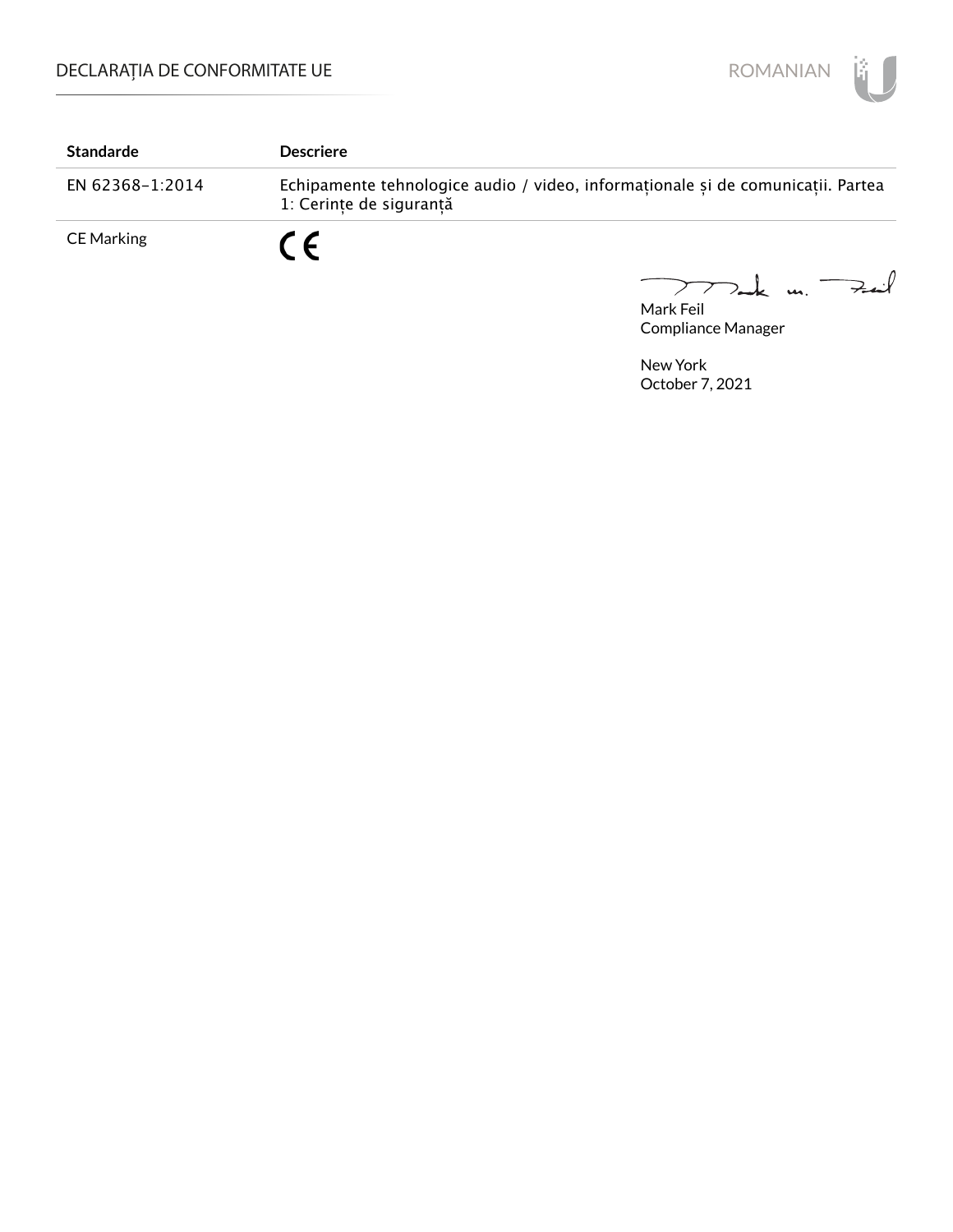# DEKLARACJA ZGODNOŚCI UE POLISH POLISH

Ubiquiti Inc. 685 Third Avenue New York, NY 10017 USA

Niniejszym oświadczam z naszą wyłączną odpowiedzialnością, że **Access Point WiFi 6 Long-Range**, model **U6-LR**, do którego odnosi się niniejsza deklaracja, jest zgodny z przepisami Dyrektyw

- Radio 2014/53/Dyrektywa Sprzętu Radiowego UE (RED)
- EMC -2014/30/Dyrektywa Zgodności Elektromagnetycznej UE (EMCD)
- Bezpieczeństwo -2014/35/Dyrektywa Niskiego Napięcia UE (LVD)
- Materiały Niebezpieczne -2011/65/Restrykcje Dotyczące Użycia NIektórych Niebezpiecznych Substancji w Sprzęcie Elektrycznym i Elektronicznym UE (RoHS) ze zmianą (UE) 2015/863; 1907/2006 Rejestracja, Ocena, Zezwolenie i Restrykcje Dotyczące Chemikaliów (REACH)

Aby uzyskać dodatkowe informacje REACH, należy przejść do **ui.com/compliance**

| Normy                               | Opis                                                                                                                                                                                                                                                                |
|-------------------------------------|---------------------------------------------------------------------------------------------------------------------------------------------------------------------------------------------------------------------------------------------------------------------|
| EN 55032 2015                       | Kompatybilność elektromagnetyczna sprzętu multimedialnego – Wymagania<br>emisyjne                                                                                                                                                                                   |
| EN 55035:2017                       | Kompatybilność elektromagnetyczna sprzętu multimedialnego — Wymagania<br>odporności                                                                                                                                                                                 |
| EN 301 489-1 V2.2.1<br>$(2019-03)$  | Kompatybilność elektromagnetyczna i Zagadnienia widma Radiowego (ERM);<br>Standard Kompatybilności ElektroMagnetycznej (EMC) dla sprzętu radiowego i<br>usług; Część 1: Typowe wymagania techniczne                                                                 |
| EN 301 489-17 V3.2.2<br>$(2019-12)$ | Standard Kompatybilności ElektroMagnetycznej (EMC) dla sprzętu radiowego<br>i usług; Część 17: Szczególne warunki dla Szerokopasmowych Systemów<br>Transmisji Danych; Norma zharmonizowana obejmująca zasadnicze wymagania<br>art. 3.1 lit. b) dyrektywy 2014/53/UE |
| EN 300 328 v2.2.2<br>$(2019-07)$    | Szerokopasmowe systemy transmisji; Szprzęt transmisji danych działający w<br>paśmie 2,4 GHz ISM i używający szerokopasmowe techniki modulacyjne; Norma<br>zharmonizowana obejmująca zasadnicze wymagania artykułu 3.2 dyrektywy<br>2014/53/UE                       |
| EN 301 893 V2.1.1<br>$(2017-05)$    | 5 GHz RLAN; Norma zharmonizowana obejmująca zasadnicze wymagania<br>artykułu 3.2 dyrektywy 2014/53/UE                                                                                                                                                               |
| EN 62311:2020                       | Oszacowanie elektronicznego i elektrycznego sprzętu związanego z<br>ograniczeniami narażenia ludzi na pola elektromagnetyczne (0 Hz - 300 GHz)                                                                                                                      |
| EN 62368-1:2014                     | Audio/wideo, sprzęt technologii informatycznej i komunikacyjnej – Część 1:<br>Wymagania dotyczące bezpieczeństwa                                                                                                                                                    |
| <b>CE Marking</b>                   |                                                                                                                                                                                                                                                                     |

 $k$  un  $\rightarrow$ 

Mark Feil Compliance Manager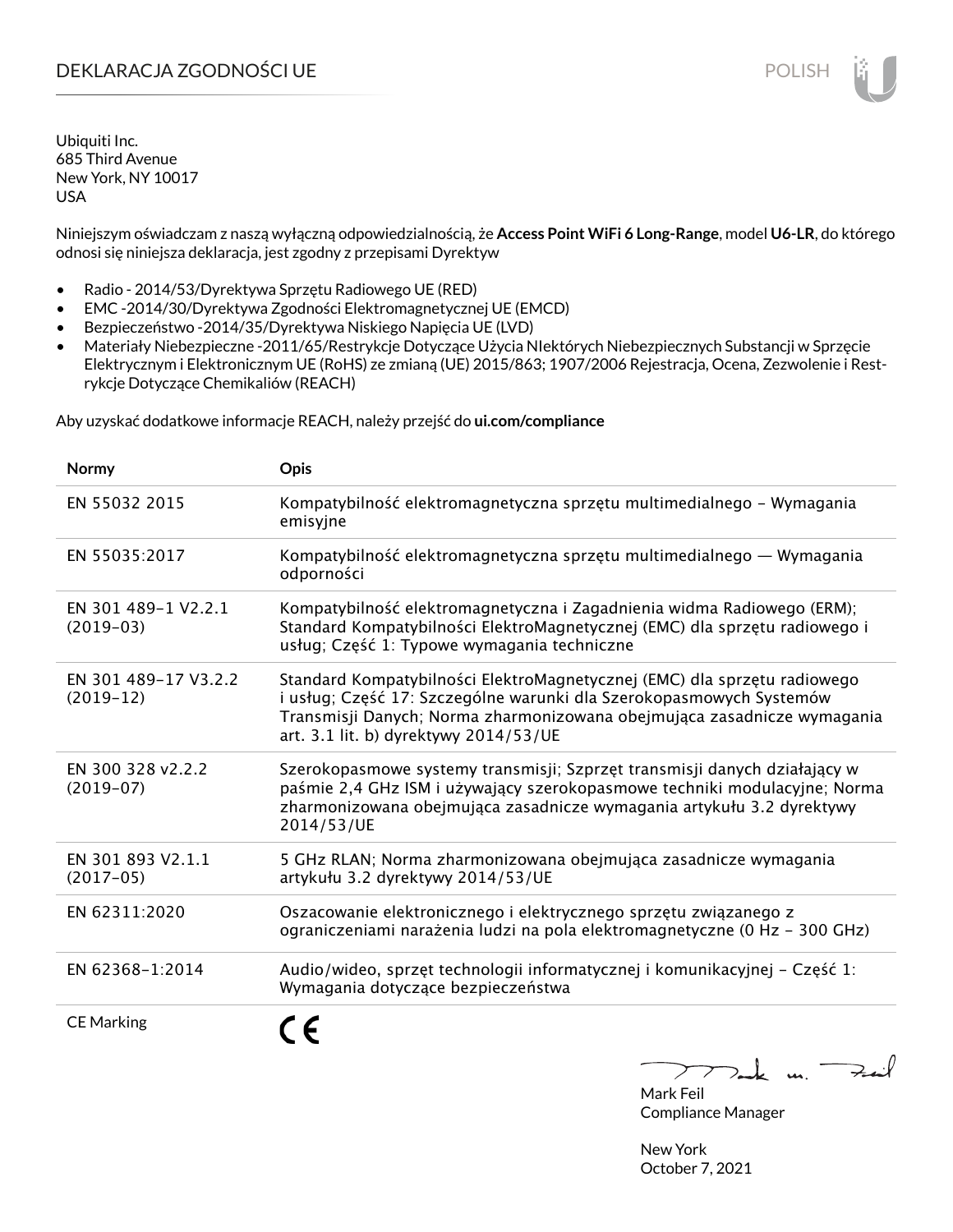# I**ZJAVA EU O SKLADNOSTI** SLOVENIAN

Ubiquiti Inc. 685 Third Avenue New York, NY 10017 USA

S tem dokumentom na lastno odgovornost izjavljamo, da je naprava **Access Point WiFi 6 Long-Range**, model **U6-LR**, na katerega se ta izjava nanaša, v skladu z določbami naslednjih direktiv:

- Radio 2014/53/EU Direktiva o radijski opremi (RED)
- EMC -2014/30/EU Direktiva o elektromagnetni združljivosti (EMCD)
- Varnost -2014/35/EU Direktiva o nizkonapetostni opremi (LVD)
- Nevarne snovi -2011/65/EU Direktiva o omejevanju uporabe nekaterih nevarnih snovi v električni in elektronski opremi (RoHS) s spremembo (EU) 2015/863; 1907/2006 Uredba o registraciji, evalvaciji, avtorizaciji in omejevanju kemikalij (REACH)

Več podrobnosti o REACH uredbi si poglejte na **ui.com/compliance**

| <b>Standardi</b>                    | <b>Opis</b>                                                                                                                                                                                                                                       |
|-------------------------------------|---------------------------------------------------------------------------------------------------------------------------------------------------------------------------------------------------------------------------------------------------|
| EN 55032 2015                       | Elektromagnetna združljivost večpredstavnostne opreme - Zahteve glede<br>elektromagnetnega sevanja                                                                                                                                                |
| EN 55035:2017                       | Elektromagnetna združljivost večpredstavnostne opreme - Zahteve za<br>odpornost opreme                                                                                                                                                            |
| EN 301 489-1 V2.2.1<br>$(2019-03)$  | Elektromagnetna združljivost in zadeve v zvezi z radijskim spektrom (ERM) –<br>Standard elektromagnetne združljivosti (EMC) za radijsko opremo in storitve -<br>1. del: Splošne tehnične zahteve                                                  |
| EN 301 489-17 V3.2.2<br>$(2019-12)$ | Standard elektromagnetne združljivosti (EMC) za radijsko opremo in storitve<br>- 17. del: Posebni pogoji za širokopasovne sisteme za prenos podatkov -<br>Harmonizirani standard, ki zajema bistvene zahteve člena 3.1(b) direktive<br>2014/53/EU |
| EN 300 328 v2.2.2<br>$(2019-07)$    | Širokopasovni prenosni sistemi – Oprema za prenos podatkov v frekvenčnem<br>pasu 2,4 GHz ISM, ki uporablja širokopasovne modulacijske tehnike -<br>Harmonizirani standard, ki zajema bistvene zahteve člena 3.2 direktive<br>2014/53/EU           |
| EN 301 893 V2.1.1<br>$(2017-05)$    | 5 GHz RLAN - Harmonizirani standard, ki zajema bistvene zahteve člena 3.2<br>direktive 2014/53/EU                                                                                                                                                 |
| EN 62311:2020                       | Ocena elektronske in električne opreme glede omejevanja izpostavljenosti ljudi<br>elektromagnetnim sevanjem (0 Hz - 300 GHz)                                                                                                                      |
| EN 62368-1:2014                     | Oprema za avdio/video, informacijsko in komunikacijsko tehnologijo – 1. del:<br>Varnostne zahteve                                                                                                                                                 |
| <b>CE Marking</b>                   |                                                                                                                                                                                                                                                   |

Tack un Fait  $\triangleright$  $\overline{\phantom{a}}$ 

Mark Feil Compliance Manager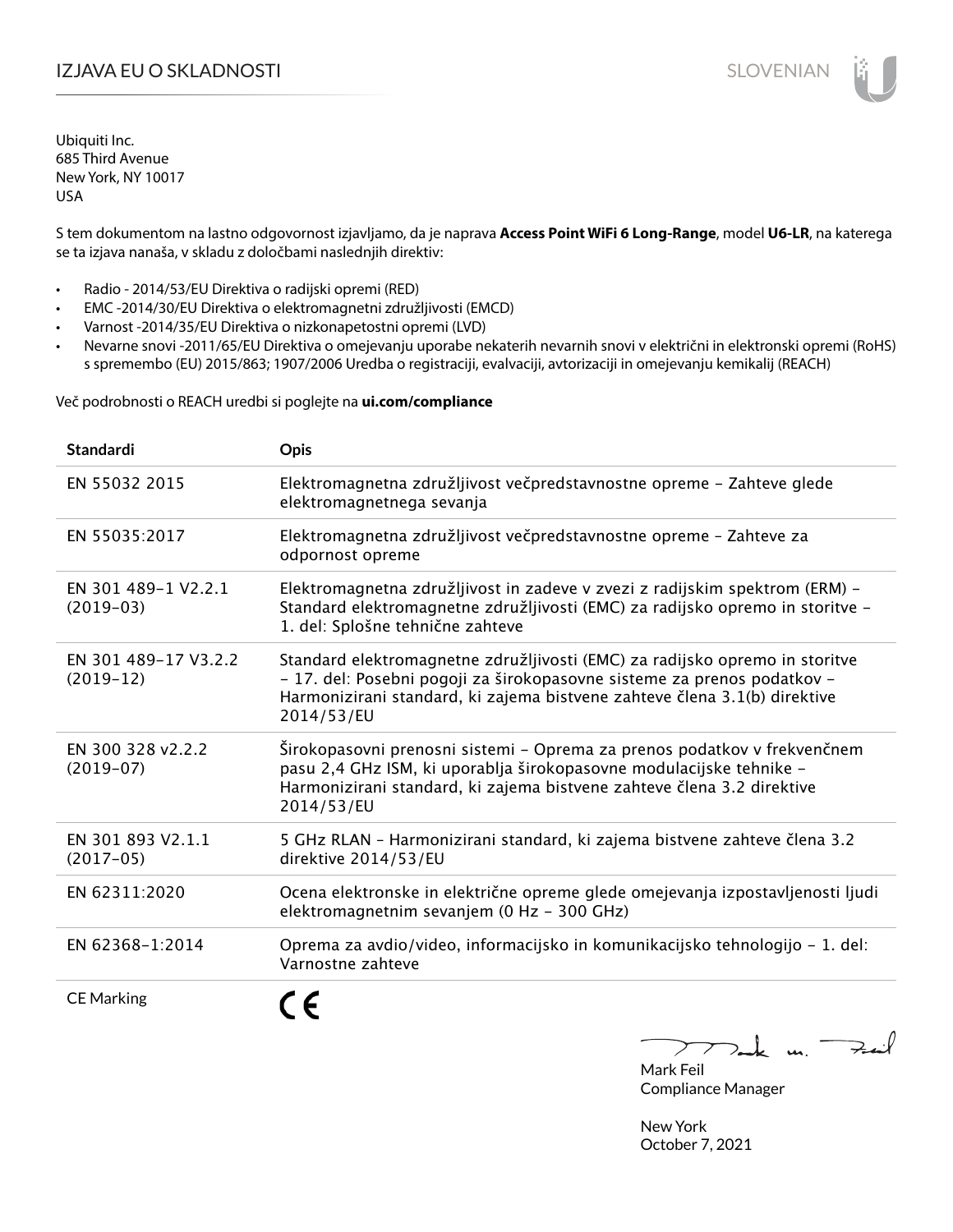Διά του παρόντος δηλώνουμε με αποκλειστική ευθύνη μας ότι το **Access Point WiFi 6 Long-Range**, μοντέλο **U6-LR**, στο οποίο αναφέρεται η παρούσα δήλωση, είναι σύμφωνο με τις διατάξεις των Οδηγιών

- Ραδιοεξοπλισμός Οδηγία Ραδιοεξοπλισμού (RED) 2014/53/ΕΕ
- EMC Οδηγία Ηλεκτρομαγνητικής Συμβατότητας (EMCD) 2014/30/ΕΕ
- Ασφάλεια Οδηγία Χαμηλής Τάσης (LVD) 2014/35/ΕΕ
- Επικίνδυνα Υλικά Περιορισμός της Χρήσης Ορισμένων Επικίνδυνων Ουσιών σε Ηλεκτρικό και Ηλεκτρονικό Εξοπλισμό (RoHS) 2011/65/ΕΕ με τροποποίηση (ΕΕ) 2015/863. Καταχώριση, Αξιολόγηση, Εξουσιοδότηση και Περιορισμός Χημικών Ουσιών (REACH) 1907/2006

Για περισσότερες λεπτομέρειες σχετικά με το REACH, παρακαλούμε ανατρέξτε στη διεύθυνση **ui.com/compliance**

| Πρότυπα                             | Περιγραφή                                                                                                                                                                                                                                                              |
|-------------------------------------|------------------------------------------------------------------------------------------------------------------------------------------------------------------------------------------------------------------------------------------------------------------------|
| EN 55032 2015                       | Ηλεκτρομαγνητική συμβατότητα εξοπλισμού πολυμέσων - Απαιτήσεις<br>εκπομπών                                                                                                                                                                                             |
| EN 55035:2017                       | Ηλεκτρομαγνητική συμβατότητα εξοπλισμού πολυμέσων - Απαιτήσεις<br>θωράκισης                                                                                                                                                                                            |
| EN 301 489-1 V2.2.1<br>$(2019-03)$  | Ηλεκτρομαγνητική συμβατότητα και Θέματα Ραδιοφάσματος (ERM). Πρότυπο<br>ηλεκτρομαγνητικής συμβατότητας (EMC) για ραδιοεξοπλισμό και υπηρεσίες.<br>Μέρος 1: Κοινές τεχνικές απαιτήσεις                                                                                  |
| EN 301 489-17 V3.2.2<br>$(2019-12)$ | Πρότυπο ηλεκτρομαγνητικής συμβατότητας (ΕΜC) για ραδιοεξοπλισμό και<br>υπηρεσίες. Μέρος 17: Ειδικοί όροι για Συστήματα Μετάδοσης Δεδομένων<br>Ευρείας Ζώνης · Εναρμονισμένο Πρότυπο που καλύπτει τις βασικές<br>απαιτήσεις του άρθρου 3.1 (β) της Οδηγίας 2014/53 / ΕΕ |
| EN 300 328 v2.2.2<br>$(2019-07)$    | Ευρυζωνικά συστήματα μετάδοσης. Εξοπλισμός μετάδοσης δεδομένων<br>που λειτουργεί στη ζώνη ISM 2,4 GHz και χρησιμοποιεί ευρυζωνικές<br>τεχνικές διαμόρφωσης. Εναρμονισμένο πρότυπο που καλύπτει τις βασικές<br>απαιτήσεις του άρθρου 3.2 της Οδηγίας 2014/53 / ΕΕ       |
| EN 301 893 V2.1.1<br>$(2017-05)$    | 5 GHz RLAN. Εναρμονισμένο Πρότυπο που καλύπτει τις βασικές απαιτήσεις<br>του άρθρου 3.2 της Οδηγίας 2014/53/ΕΕ                                                                                                                                                         |
| EN 62311:2020                       | Αξιολόγηση ηλεκτρονικού και ηλεκτρικού εξοπλισμού που σχετίζεται με<br>περιορισμούς έκθεσης στον άνθρωπο για ηλεκτρομαγνητικά πεδία (0 Hz –<br>300 GHz)                                                                                                                |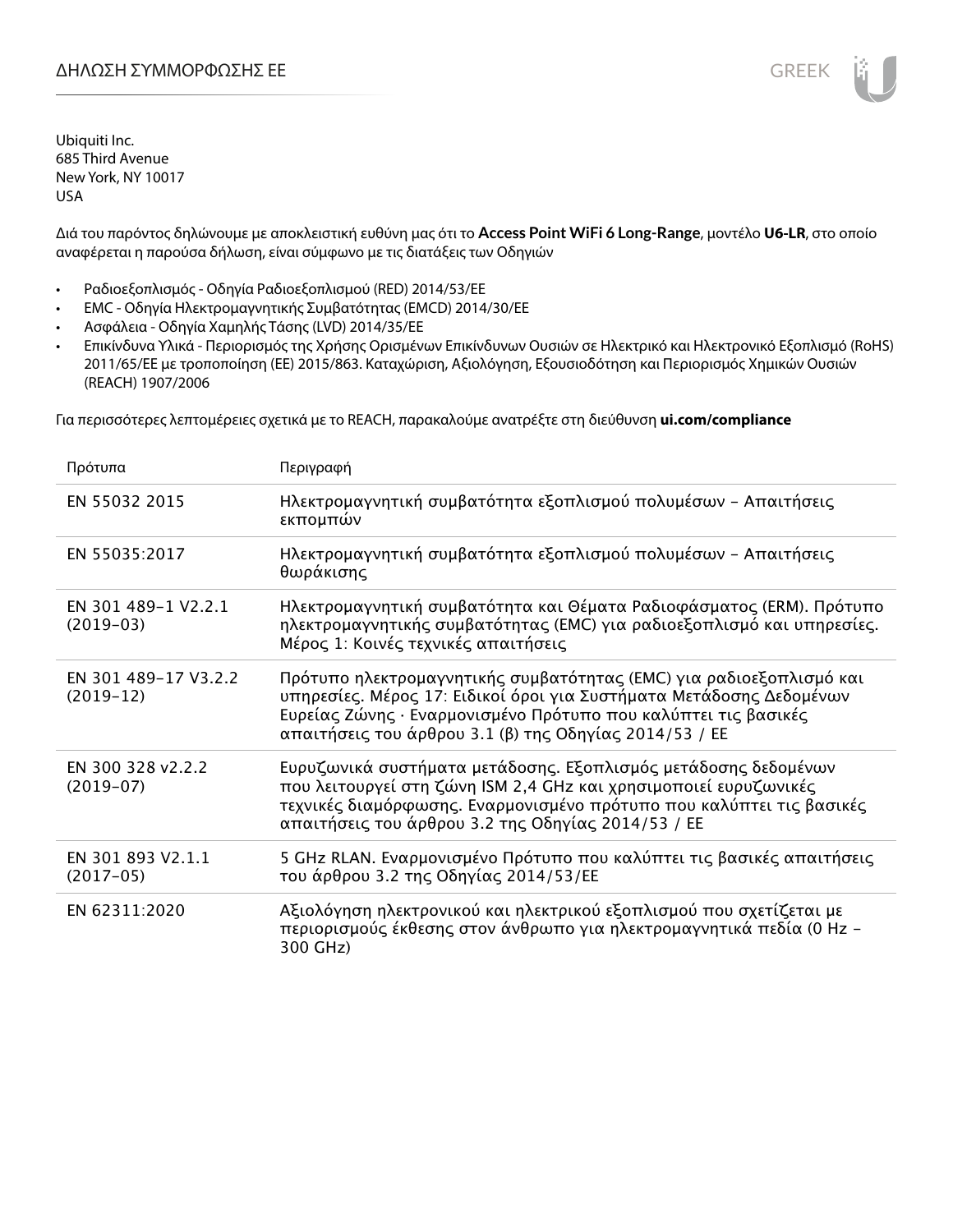

| Πρότυπα           | Περιγραφή                                                                                             |
|-------------------|-------------------------------------------------------------------------------------------------------|
| EN 62368-1:2014   | Εξοπλισμός τεχνολογίας ήχου/εικόνας, πληροφορικής και επικοινωνιών -<br>Μέρος 1: Απαιτήσεις ασφάλειας |
| <b>CE Marking</b> | C E                                                                                                   |

Mark Feil Compliance Manager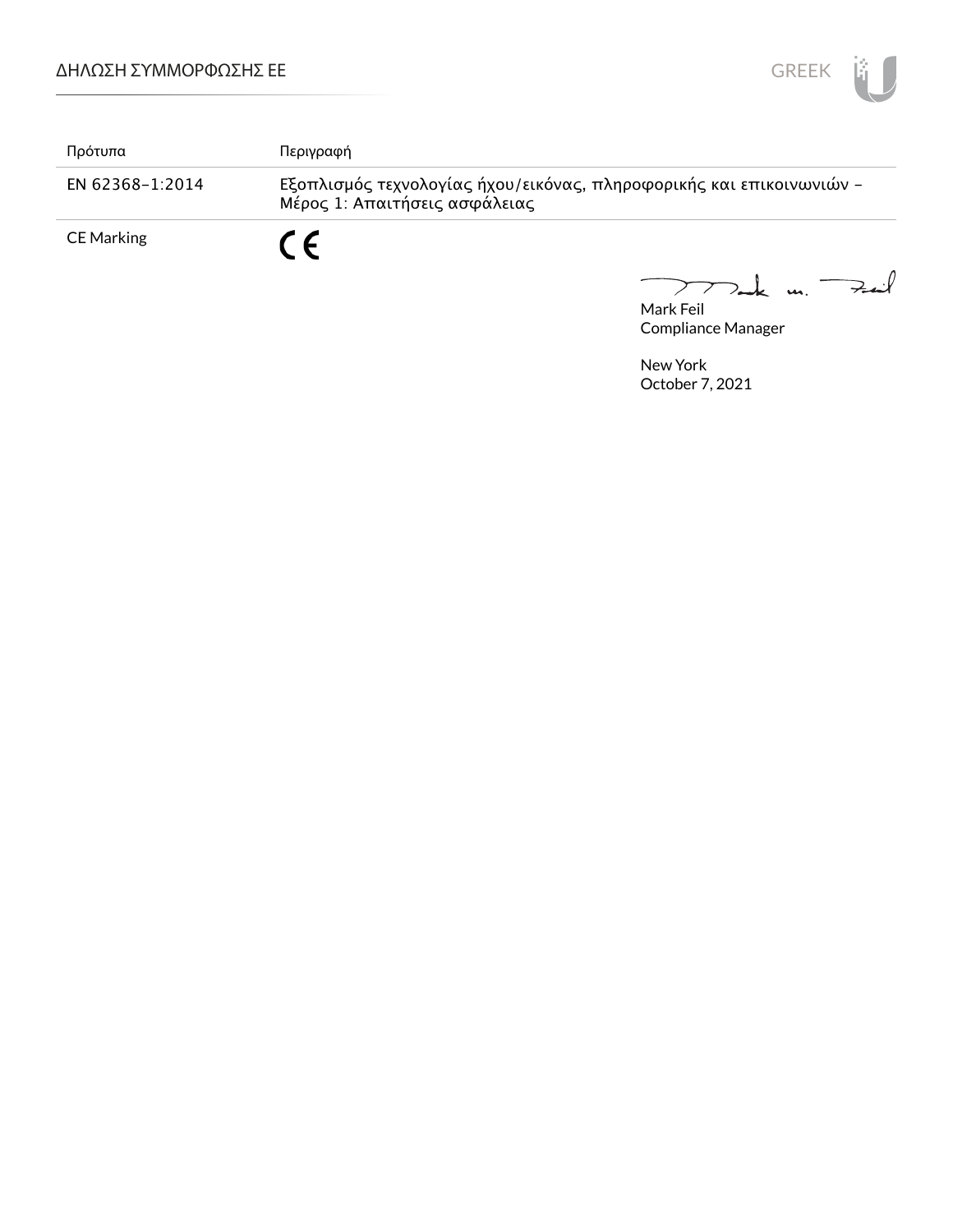# EÚ VYHLÁSENIE O SÚHLASE SLOVAK SLOVAK

Ubiquiti Inc. 685 Third Avenue New York, NY 10017 USA

Týmto prehlasuje, na našu výlučnú zodpovednosť, že **Access Point WiFi 6 Long-Range**, model **U6-LR**, ktorého sa toto vyhlásenie týka, je v súlade s ustanoveniami Smerníc

- Rádio 2014/53/EÚ Smernica o Rádiových Zariadeniach (RED)
- EMC -2014/30/EÚ Smernica o Elektromagnetickej Kompatibilite (EMCD)
- Bezpečnosť -2014/35/EÚ Smernica o Nízkom Napätí (LVD)
- Nebezpečné Materiály -2011/65/EÚ Obmedzenie Používania Určitých Nebezpečných Látok v Elektrických a Elektronických Zariadeniach (RoHS) s dodatkom (EÚ) 2015/863; 1907/2006 Registrácia, Hodnotenie, Autorizácia a Obmedzenie chemikálií (REACH)

Ďalšie informácie o REACH môžete nájsť na **ui.com/compliance**

| Štandardy                           | <b>Popis</b>                                                                                                                                                                                                                                                 |
|-------------------------------------|--------------------------------------------------------------------------------------------------------------------------------------------------------------------------------------------------------------------------------------------------------------|
| EN 55032 2015                       | Elektromagnetická kompatibilita multimediálnych zariadení - emisné<br>požiadavky                                                                                                                                                                             |
| EN 55035:2017                       | Elektromagnetická kompatibilita multimediálnych zariadení - Požiadavky na<br>odolnosť                                                                                                                                                                        |
| EN 301 489-1 V2.2.1<br>$(2019-03)$  | Elektromagnetická kompatibilita a záležitosti rádiového spektra (ERM). Norma<br>elektromagnetickej kompatibility (EMC) pre rádiové zariadenia a služby:<br>Spoločné technické požiadavky                                                                     |
| EN 301 489-17 V3.2.2<br>$(2019-12)$ | Norma elektromagnetickej kompatibility (EMC) na rádiové zariadenia a služby.<br>17. časť: Osobitné podmienky pre širokopásmové systémy prenosu dát.<br>Harmonizovaná norma vzťahujúca sa na základné požiadavky článku 3.1 písm.<br>b) smernice $2014/53/EU$ |
| EN 300 328 v2.2.2<br>$(2019-07)$    | Širokopásmové prenosové systémy. Zariadenia na prenos údajov pracujúce<br>v pásme ISM 2,4 GHz a používajúce širokopásmové modulačné techniky.<br>Harmonizovaná norma vzťahujúca sa na základné požiadavky článku 3.2<br>smernice 2014/53/EÚ                  |
| EN 301 893 V2.1.1<br>$(2017-05)$    | 5 GHz RLAN; harmonizovaná norma vzťahujúca sa na základné požiadavky<br>článku 3.2 smernice 2014/53/EÚ                                                                                                                                                       |
| EN 62311:2020                       | Posudzovanie elektronických a elektrických zariadení v súvislosti s<br>obmedzeniami vystavenia ľudí elektromagnetickým poliam (0 Hz - 300 GHz)                                                                                                               |
| EN 62368-1:2014                     | Zariadenia audio/video, informačnej a komunikačnej technológie - časť 1:<br>Bezpečnostné požiadavky                                                                                                                                                          |
| <b>CE Marking</b>                   |                                                                                                                                                                                                                                                              |

Dank un Zuil

Mark Feil Compliance Manager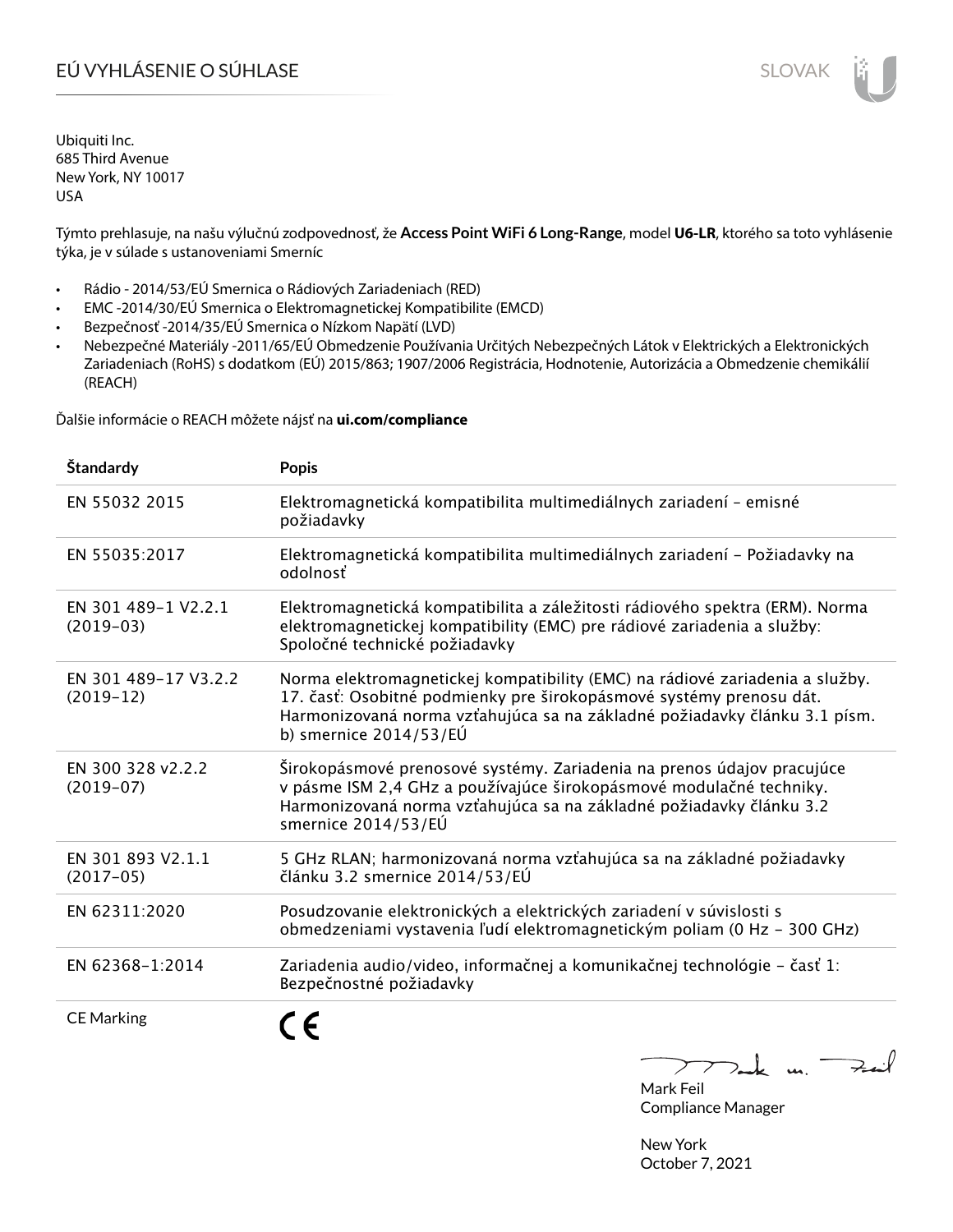# ES ATBILSTĪBAS DEKLARĀCIJA LATVIAN

Ubiquiti Inc. 685 Third Avenue New York, NY 10017 USA

Vienīgi uz savu atbildību deklarējam, ka iekārtas "**Access Point WiFi 6 Long-Range**" modelis "**U6-LR**", uz ko attiecas šī deklarācija, atbilst šādu direktīvu noteikumiem:

- radio 2014/53/ES Radioiekārtu direktīva (RED);
- elektromagnētiskā saderība 2014/30/ES Elektromagnētiskās saderības direktīva (EMCD);
- drošība 2014/35/ES Zemsprieguma direktīva (LVD);
- bīstami materiāli 2011/65/ES Atsevišķu bīstamu ķīmisko vielu izmantošanas ierobežojumi elektriskajās un elektroniskajās iekārtās (RoHS) ar grozījumu (ES) 2015/863; 1907/2006 Ķīmisko vielu reģistrēšana, novērtēšana, atļaušana un ierobežošana (REACH).

Papildinformāciju par REACH lūdzam skatīt tīmekļa vietnē **ui.com/compliance**

| <b>Standarti</b>                    | <b>Apraksts</b>                                                                                                                                                                                                                                             |
|-------------------------------------|-------------------------------------------------------------------------------------------------------------------------------------------------------------------------------------------------------------------------------------------------------------|
| EN 55032 2015                       | Multivides iekārtu elektromagnētiskā saderība - Emisijai piemērojamās prasības                                                                                                                                                                              |
| EN 55035:2017                       | Multivides iekārtu elektromagnētiskā saderība - Traucējumnoturības prasības                                                                                                                                                                                 |
| EN 301 489-1 V2.2.1<br>$(2019-03)$  | Elektromagnētiskā saderība un radiofrekvenču spektra jautājumi (ERM);<br>Elektromagnētiskās saderības (EMS) standarts radioiekārtām un dienestiem; 1.<br>daļa: Vispārējās tehniskās prasības                                                                |
| EN 301 489-17 V3.2.2<br>$(2019-12)$ | Elektromagnētiskās saderības (EMS) standarts radioiekārtām un dienestiem;<br>17. daļa: Īpašie nosacījumi platjoslas datu pārraides sistēmām; Saskaņotais<br>standarts, kas atbilst Direktīvas 2014/53/ES 3. panta 1. punkta b) apakšpunkta<br>pamatprasībām |
| EN 300 328 v2.2.2<br>$(2019-07)$    | Platjoslas pārraides sistēmas; Datu pārraides iekārtas, kas darbojas 2,4 GHz<br>ISM joslā un izmanto platjoslas modulācijas paņēmienus; Saskaņotais standarts,<br>kas atbilst Direktīvas 2014/53/ES 3. panta 2. punkta pamatprasībām                        |
| EN 301 893 V2.1.1<br>$(2017-05)$    | 5 GHz RLAN; Saskaņotais standarts, kas atbilst Direktīvas 2014/53/ES 3. panta<br>2. punkta pamatprasībām                                                                                                                                                    |
| EN 62311:2020                       | Elektronisko un elektrisko iekārtu novērtēšana attiecībā uz ierobežojumiem 0<br>Hz-300 GHz elektromagnētisko lauku iedarbībai uz cilvēkiem                                                                                                                  |
| EN 62368-1:2014                     | Audio/video, informācijas un komunikācijas tehnoloģiju aprīkojums - 1. daļa:<br>Drošības prasības                                                                                                                                                           |
| <b>CE Marking</b>                   |                                                                                                                                                                                                                                                             |

Tak m. Fail  $\mathcal{F}$ 

Mark Feil Compliance Manager